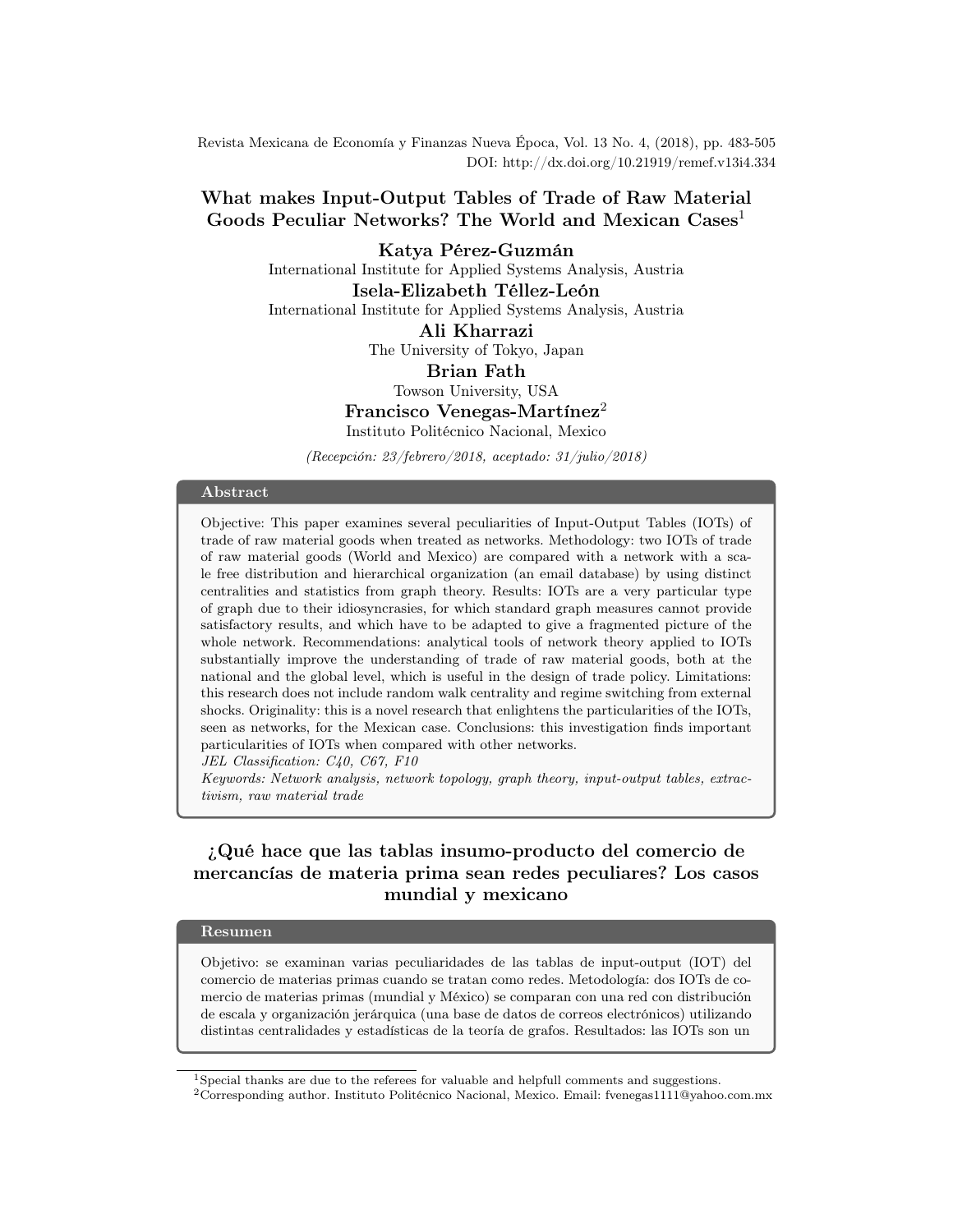484 REMEF (The Mexican Journal of Economics and Finance)

What makes Input-Output Tables of Trade of Raw Material Goods Peculiar Networks? The World and Mexican Cases

#### Resumen

tipo de gráfico muy particular debido a su idiosincrasia, para las cuales las medidas de estándar de gráficas no proporcionan resultados satisfactorios, y que deben adaptarse para dar un retrato fragmentado de toda la red. Recomendaciones: las herramientas analíticas de redes aplicadas a las IOTs mejoran la comprensión del comercio de materias primas, a nivel nacional como mundial, lo cual es útil en el diseño de la política comercial. Limitaciones: no se incluye la centralidad de caminata aleatoria ni cambios de régimen por shocks externos. Originalidad: es una contribución novedosa que resalta particularidades de las IOTs, vistas como redes, para México. Conclusiones: se encuentran importantes particularidades de las IOTs al compararlas con otras redes.

Clasificación JEL: C40, C67, F10

Palabras clave: Análisis de redes, topología de red, teoría de grafos, tablas input-output, extractivismo, comercio de materias primas

#### 1. Introduction

In the last decade, the analysis of an Input-Output Table (IOT) has been used in many novel applications for economic policy design due to their structured information, ease of access and manipulability, as well as the straight link with comparative national accounts. A further utility of an IOT is its relational nature, which allows for analytical inquiry using graph or network theories.

Many papers have focused on network analysis of IOTs. A subgroup of these papers attempts to characterize global trade by determining the topology, the most important nodes and communities, the trade partner preference, and the measurement of various interregional flows with hybrid databases. However, there are potential applications that require a clearer perspective of methodological issues related to adapting graph theory tools in IOT analysis. The main objective of the present paper is to state several methodological reflections about what makes IOTs different from other networks. In particular, this paper examines the global trade in raw material goods to show how tools of graph theory can adapted for network analysis.

The organization of the paper is as follows: the first section sets up the basic concepts regarding network analysis and IOTs, and presents a short literature review on IOT network analysis of trade; the second section provides the methodology use in the research; the third section provides a suitable network analysis of IOT through a straightforward comparison among three digraphs, one with properties common to complex networks, and other two of national and world IOTs, which enlightens the particularities of the IOTs; the last section concludes with a reflection of potential areas of research.

#### 2. Network analysis of IOTs

Network theory studies graphs as a representation of relations among discrete objects. A network can be defined as a graph in which nodes (vertices) and links (edges or arrows) have attributes. Two nodes are connected if they share an edge between them through an interrelation of any type. This adjacent pair-wise exchange is the foundation for creating the network. In addition, the connections give rise to qualitative relations which are influenced by the entire web of interactions. This relation can be numerically ordered, with some nodes having higher ranks than others in terms of various measures. Network analysis concerns itself most commonly with two main characteristics: the structure or topology of the entire network (the arrangement of the nodes and links.) and the importance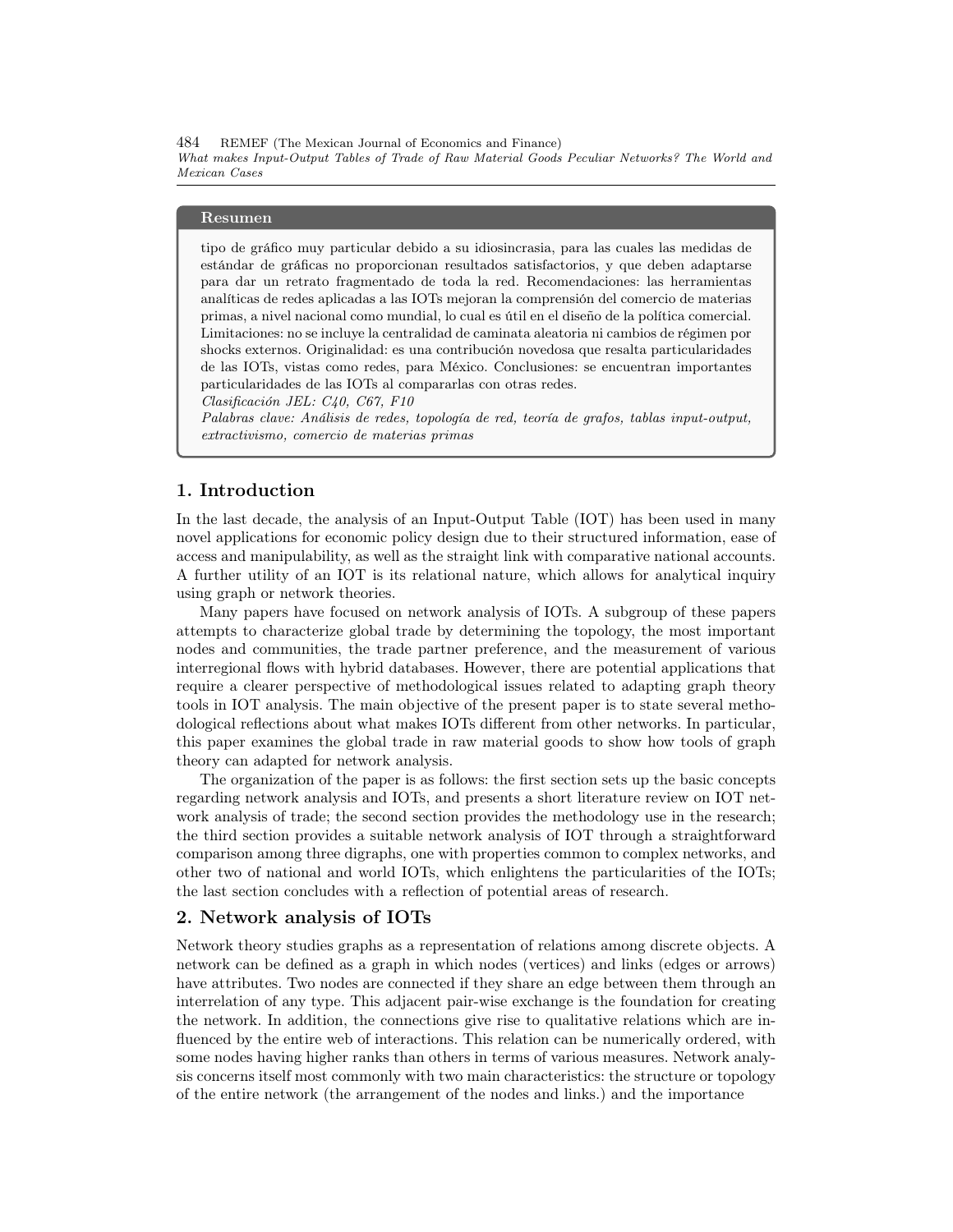(attributes) of specific nodes given such topology. The structure of the entire network is studied by analyzing related subsets of nodes and edges in groups or paths, and concerns itself with various qualities, such as the patterns of connections between nodes, how flows permeate through the entire network, or how groups of nodes cluster with each other. An advantage of this approach is that it allows for a whole-scale systems analysis that the contribution of all nodes be simultaneously considered. A network can have a static topology or it can change in time (switching regimes) due to exogenous shocks.

Network theory is an emerging field of research useful to analyze, describe and explain financial and economic interrelations of agents. The use of methods from network theory has improved the understanding of systems in which social the interrelations of agents cannot be ignored. In this case, it is necessary to use a suitable framework to depict the composition of nodes, links and attributes; this is precisely what network theory does. Representing a problem as a graph may provide different points of view for finding solutions, and setting a problem as a graph may provide a simpler analysis of the possible solutions. Needless to say, network theory has applications in many disciplines including economics, finance and other social sciences; see, for instance, Jackson (2008). Applications of network theory include: systemic risk and stability in financial networks (Acemoglu, Ozdaglar, Tahbaz-Salehi, 2015; Acemoglu, Carvalho, Ozdaglar and Tahbaz-Salehi, 2012; Freixas, Parigi, and Rochet, 2000). Other applications can be found in: Bramoullé, Kranton, and D'Amours (2014) that examine social links that shape economic interactions, as in markets, and equilibria depend on network measures; Strogatz (2001) that analyzes complex networks in of nonlinear dynamics (2001); Helbing (2013) that studies connected, global networks of highly interdependent systems that are vulnerable to failure at all scales, with serious risks to society, the complexity and interaction in the network may become unstable; and König, Tessone, and Zenoue (2014) that develop a dynamic network model to explain the observed nestedness in real-world networks, their approach use stochastic stability to identify the networks to which the network formation process converges and find that they are nested split graphs. Finally, a fine introduction to modeling with network theory can be found in Ahuja (2017) and Oh and Monge (2016).

The IOTs quantify the flows of goods and services that are exchanged among industries and the most important producers and consumers in an economy. Because various tables are crafted in distinct levels of aggregation, the nodes usually represent a respective scale of economic activity. In standardized United Nations methodologies (UNSTATS, 2007), the information to construct an IOT comes from Supply and Use Tables (SUT), which are themselves collected from surveys that monitor what specific firms produced (and to whom their production was sold in the economy) as well as what they consumed (and which economic actors supplied them). These SUT are indeed at the level of the private firm, so their flows can be described as exchanges of goods and services between specific industries. When they are compiled into a symmetric IOT; however, such precision is lost into categories of providers and consumers grouped around common goods and services, themselves differentiated between primary and secondary products.

The list of common goods and services is standardized for easy comparison. In this way, the relationships established in a symmetric IOT are not the real ones between firms, but a reordering of these based on similar products. In other words, IOTs are just one model of an economy ordered following a certain criteria, not a literal map of the economy itself. This assumption is important to be considered when the IOTs are used to model trade between countries, and a relevant research question is to quantify how IOT models of trade differ from more individualized country-country databases of trade.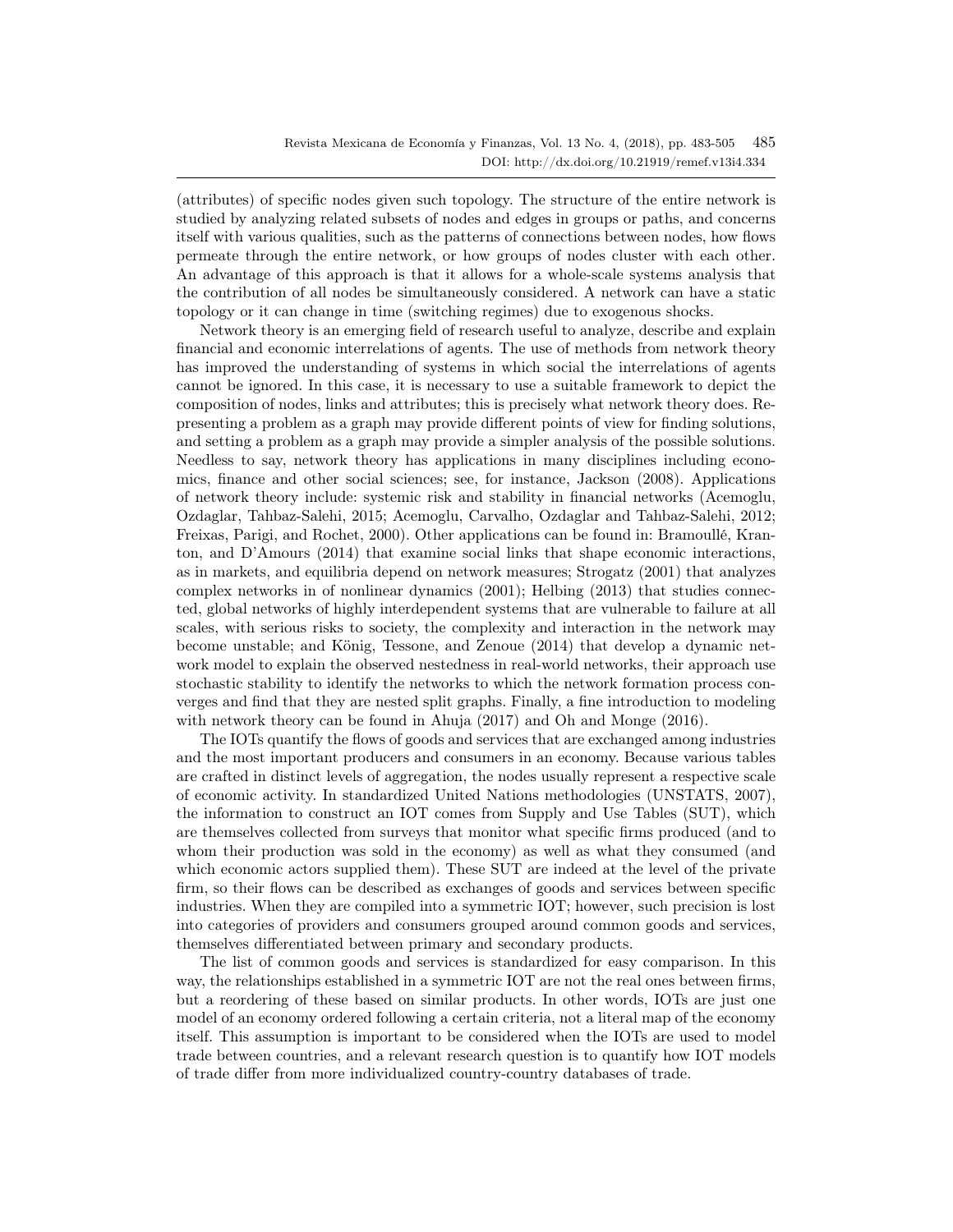486 REMEF (The Mexican Journal of Economics and Finance) What makes Input-Output Tables of Trade of Raw Material Goods Peculiar Networks? The World and Mexican Cases

Therefore, in a highly aggregated IOT, the consumers and producers are less defined than the flows themselves. When ordering groups of goods and services together, some information is lost on who specifically produces and consumes. IOTs are, in this way, models of flows of goods and services more than models on producers and consumers. In a network analysis of IOT, this matters because various definitions of what a node is may lead to distinct outcomes. The node is usually defined by the level of aggregation given the United Nations standardized methodology. For example, a node could be the flow of economic goods and services between aggregates to the four digit level of classes, whereas in other classifications the node could be the end or beginning of a flow of economic goods and services at a more disaggregated level, much closer to the firm. Furthermore, this is one of the explanations of the particular network structure of an IOT when comparing with many other real life networks. Real life networks can share common properties of complex networks, while network structures of IOTs are highly aggregated categories of nodes that have in common primary flows of goods and services. The nodes may be more or less densely connected with each other depending on the level of aggregation.

The most important characteristic of an IOT is the flow or the edge of the network. What flows in an IOT are goods and services, usually in standardized monetary units. These do not flow in disordered or stochastic ways, but have a specific orientation. A farm will give its products to many sectors of the economy as food, for example, but a specific farmer will only sell its primary products (i.e., fresh meat) to a specific buyer or node in the network (i.e., household or butcher). When aggregating many such farmers and associating suppliers give form to the agriculture aggregate, which in this example becomes a source node, and other actors are aggregated as, for example, the food products sector, here the target node.

In the above example, an arrow represents the total output that a country's agricultural aggregate has provided for the food products aggregate. The arrow is usually in monetary units, which includes a combination of several quantities and the respective prices of the goods and services provided. In this manner, the resulting graph is bidirectional (it matters who provides and who consumes) and contains a high level of self-loops (in the example, a farmer providing a meat producer could be a self loop of agricultural aggregate to itself). The higher the level of aggregation, the denser the self-loops in some industries, since the number of industries that provide themselves with resources is more aggregated. In this way, the most important characterizations for IOTs are not necessarily the typical centrality measures (as will be presented below), but measures that mainly characterize the relative importance of traffic flow, for which the basic tool stock of network analysis is more scarce.

## 2.1 The study of global trade through network analysis of IOTs

The study of IOTs using network analysis is a growing subject, as there are already hundreds of investigations. However, those relevant papers to study global trade in general, and specifically raw materials trade, are much less numerous. Following is a summary of these, organized around the topic of interest and methodology utilized (i.e., network centralities applied, some of which are reviewed in the methodology section of this paper). In terms of analyzing key sectors, some works are: Alatriste (2014) studying several European economies with hubs and authority measures to evaluate impacts of shocks in trade as a function of many variables, including the relative importance of various sectors; Blochl et al. (2011) analyzing OECD economies in terms of random walk centrality and counting betweenness; and Muniz et al. (2008) measuring key sectors by the total effects exerted on the economy, the immediacy (a more or less direct tie by which the sector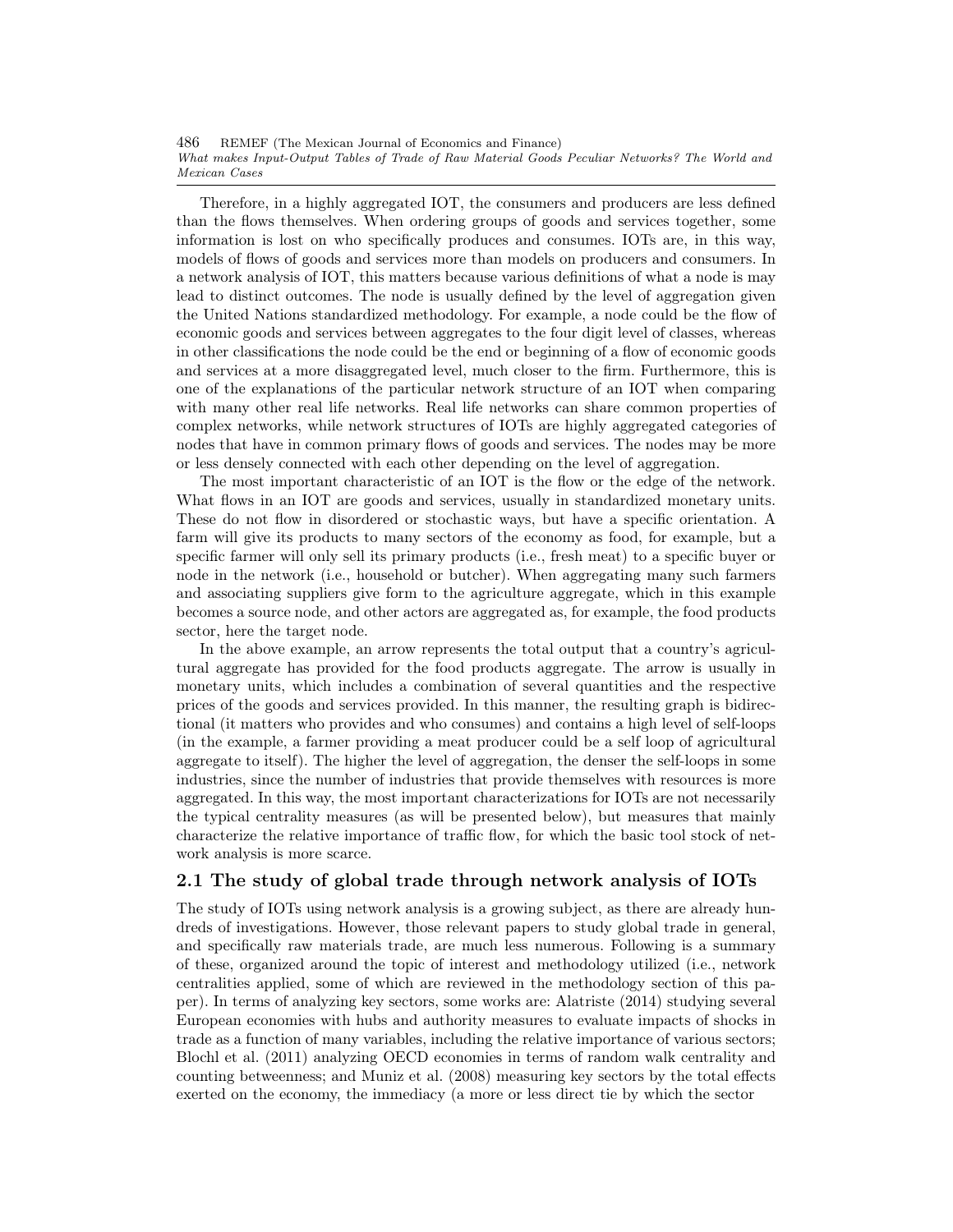connects with the others), and its importance as a factor in transmitting effects throughout the network.

The investigations in terms of determining the general structure of an economy are: Carvalho (2013) examining the distinct structures that have been found by various IOTs analyses, and McNerney et al. (2013) and McNerney (2009) carrying out general analyses of world IOT, characterizing the statistical structure of the entire global network as one that can be approximated by a Weibull distribution, as well as the structure shared by OECD countries, respectively. Another important problem discussed in the literature is inequality in international trade, where a global trade network is dichotomized in two main groups, the core and the periphery. In this regard, Prell (2016), Prell et al. (2015) and Muniz (2011) complement a vast literature under the title of dependency theory and ecologically unequal exchange. All these authors are interested in analyzing the distribution of pollution and wealth among countries, studying how structural patterns of international trade give rise to emissions inequalities across countries, as well as its impact on mortality rates, and determining the relative position of each industry via global core-periphery models.

Beyond the two main groups stated above, there is a more diverse group of network analysis on IOTs, such as intra-regional trade, urban-rural dynamics or flows of pollutants, but these are not as directly relevant to the focus of this paper  $-$  a study of the trade of raw materials. Some exceptions include the IOT network analysis of the construction industry trade for Turkey (Kaya, 2017) and of the aluminum flows in the US (Nuss et al., 2016). This literature is associated to alternative methodologies such as Material Flow Analysis (Suh, 2005, 2009) where an important topic of future research is to explore the possibility of combining material flow analysis with network analysis and input-output tables, as suggested by Pauliuk (2015). However, to the knowledge of the authors, there has not been a published work either reviewing the application of the concept of network analysis on IOTs or quantifying with this methodology the trade of raw materials.

As was argued above, a central issue for network analysis of IOTs is a relative characterization of flows. In this sense, the literature is scarcer, and it is a relevant research question to see how much the aforementioned literature takes into account explicitly the nature of the flows or traffic. While in theoretical discussions or mathematical graph theory models the real life characteristics of the flows might be irrelevant, for some IOTs network analysis applied to real world problems and policy prescriptions, it is paramount to determine the nature and characteristics of the traffic in each network, as is suggested in the next paragraph.

Borgatti (2005) highlights the importance of making explicit the type of traffic involved for all network analyses in general. He characterizes flow in networks based on two dimensions: the trajectory taken by distinct types of traffic throughout the entire network and the transmission mode of traffic between each pair of nodes. For example, the author compares among several networks in terms of characteristics of flows. In networks measuring physical monetary flows (for example, an economy or a financial system network), the trajectory taken follows certain properties. The physical monetary unit (a coin or a bill) is indivisible and can only be in one place at a time. However, it is not proscribed from passing over the same link more than once. More precisely, it could easily move from A to B, B back to A, A to B again, then B to C and so on. From a graph-theoretic point of view, the bill traverses the network via walks rather than trails. As a result, the movement of money can be modeled as a Markov process. In contrast, in networks measuring used-goods (such as the input-output models), the trail is more relevant, or a sequence of incident links in which no link is repeated. Trails are distinguished from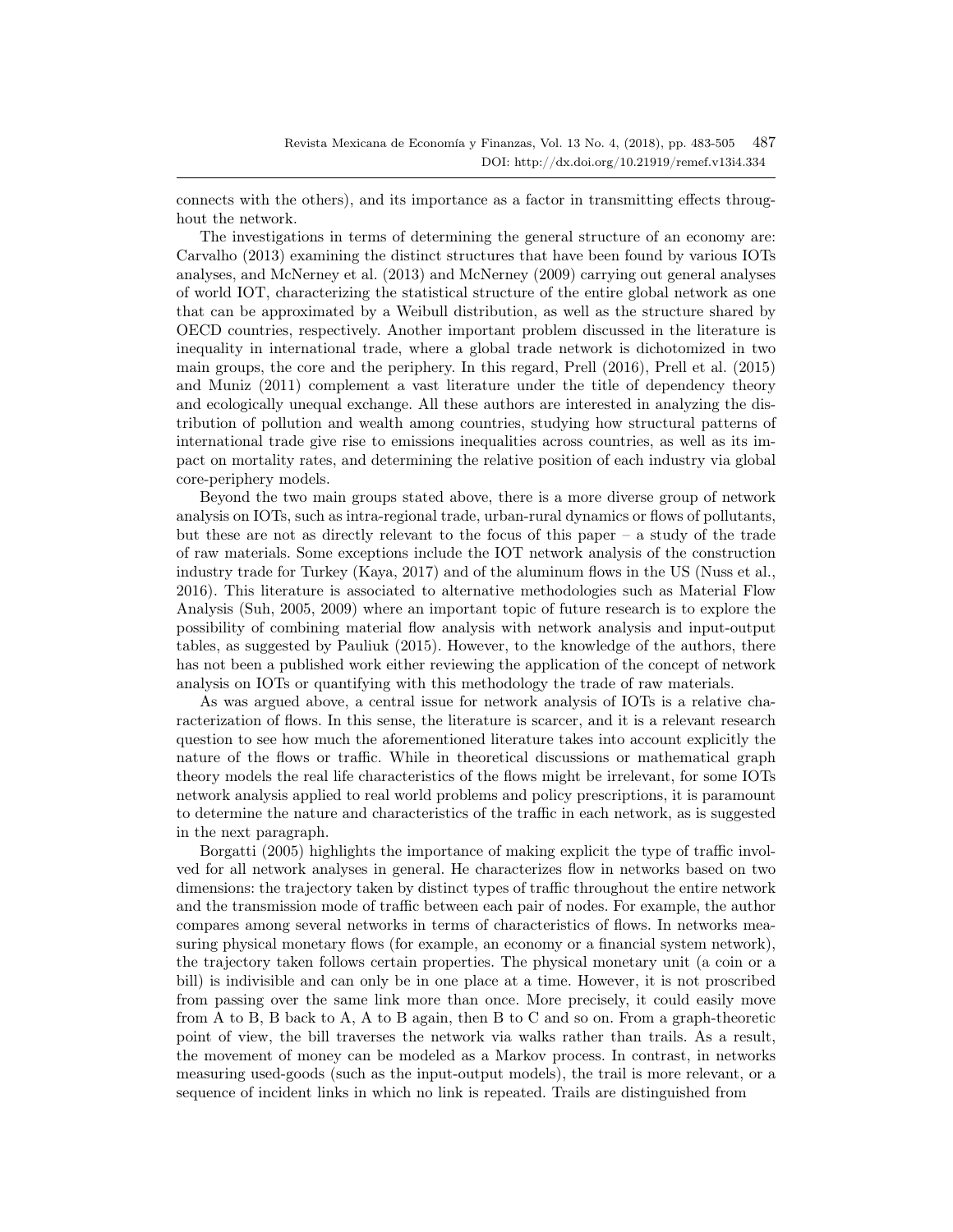488 REMEF (The Mexican Journal of Economics and Finance) What makes Input-Output Tables of Trade of Raw Material Goods Peculiar Networks? The World and Mexican Cases

paths –sequences in which not only links but also nodes cannot be repeated- and walks, which are unrestricted sequences. In this way, Borgatti argues, that the assumptions of some centrality measures would apply more to the network of physical money but not so much to the network of used goods, and vice versa. Such distinction gives way to a typology of flows and mode of transmission, for which the author argues that a given node centrality measure will be relatively more (or less) successful at measuring a specific network property if it correctly acknowledges (or not) the type of traffic flow for the problem analyzed. For example, Borgatti shows how Freeman's betweenness centrality (see below) works best when the network under consideration has traffic that will follow shortest paths and is transferred directly from a node to another node (i.e., a package that is delivered). It will not give the same optimal results for a network where the traffic drifts along longer or redundant walks and when it is transferred from one node simultaneously to many others, through parallel duplication (i.e., attitude influencing).

Additionally, the study of flows, as it is relevant to an IOT network analysis of trade of raw materials is an example of a problem where other methods of flow analysis, even from other disciplines like physics might prove useful. For example, Donner et al. (2017) revise several applications of complex network analysis on various flow systems such as trade, the climate system or the human brain. Some methodologies suggested by the author, like correlation networks or time series networks can also prove useful to measure flow systems, and it remains an open question how suitable they could be to quantify flows of specific goods and services. In the following sections, there will be a discussion of some flow properties as three distinct databases are compared, in order to highlight how IOT networks may differ from other networks.

### 3. Methodology and Data

The previous section showed some reflections on what are the best measures for a network analysis of IOTs, emphasizing on measures that capture peculiarities of flows that are idiosyncratic to IOTs. This section presents a methodology, which subsequently will be applied in following section. As mentioned before, there are two common objectives of network analysis: to determine a specific topology and to determine the relative importance of nodes, given this topology. Common examples of topologies in complex network analysis are scale free, small world, hierarchical topologies or distributions (Strogatz, 2001). The topology of a network is important because it is the macro property that determines which nodes are important, relative to others. Therefore, regardless of the network being directed or not, it is important to determine first the general topology of the network. Once this is done, the next step taken by many researchers is to analyze the nodes of the network in terms of the various centrality indices. Conventional centrality indices of node importance are: degree (Proctor and Loomis, 1951; Shaw, 1954), betweenness (Freeman, 1978), closeness (Hakimi, 1964; Sabidussi, 1966; Freeman, 1978), eigenvector (Pinski and Narin, 1976; Bonacich, 1987) and page rank centrality (Page, Brin, Motwani, and Winograd, 1999). Many other topological and sector analyses can be, of course, carried out, as vast as it is graph theory and other network methods. However, this paper will only focus on the above cited topology and node analysis.

In the following section, an exercise for three datasets will be carried out: one that is known beforehand will result in a scale free, hierarchical network topology, and IOTs. Two different IOTs are compared, one at a national level, and other at an inter-country level, so that similarities between them can also be ascertained. The purpose of this basic comparison is to highlight the particularities of the IOTs when compared with a network that follows commonly studied topological characteristics, as described above (Strogatz,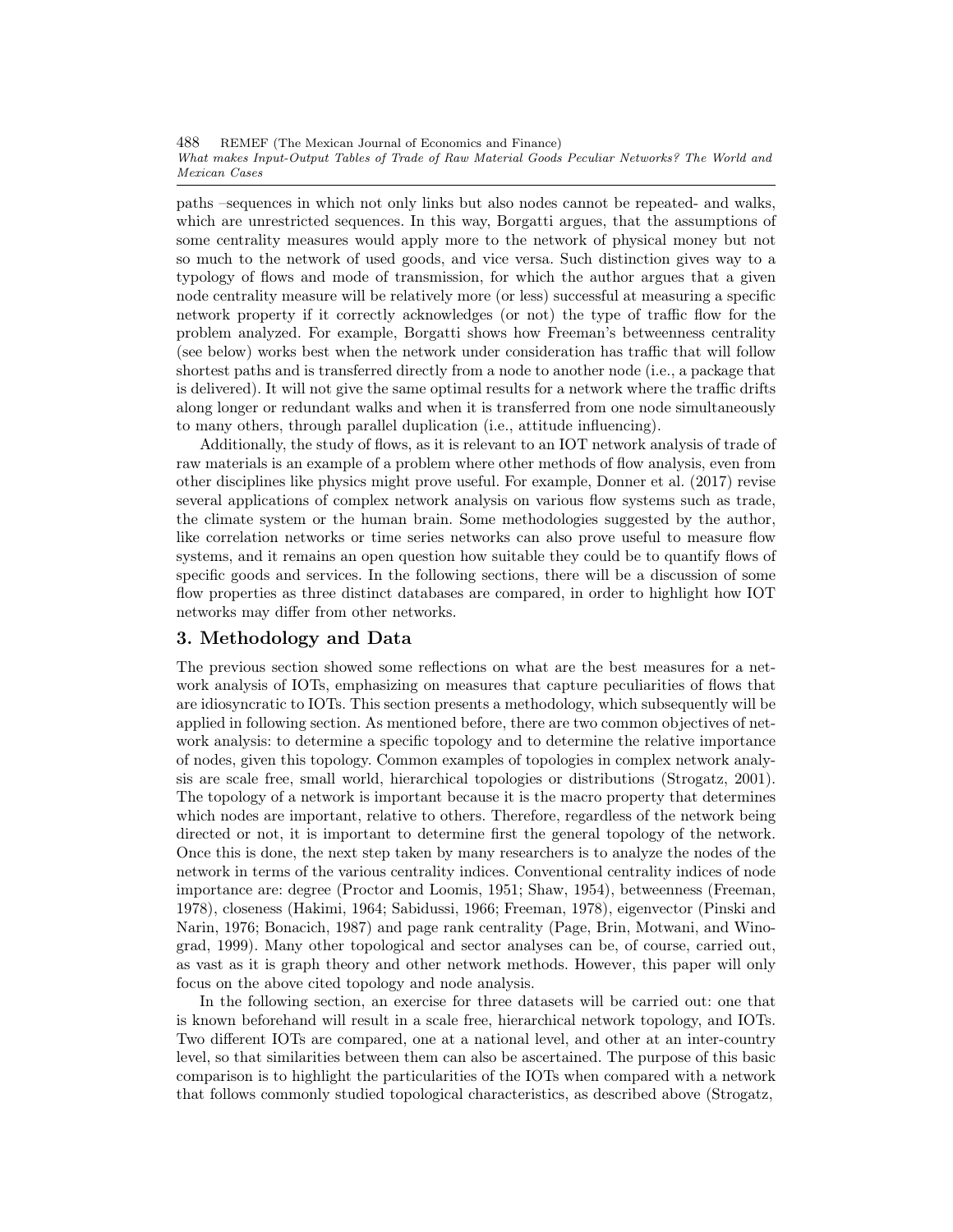2001). This comparison will provide some reflections on the appropriate application of such methods to IOT network analysis.

The IOT data utilized are from the World Input Output Database<sup>[3](#page-6-0)</sup> (Timmer et al., 2015) for the regional matrices (WIOT11) and the OECD 2011 database for the national one, for Mexico (OECD11mx). There are several databases in the web that follow the same topological patterns described by Strogatz, but the key characteristic criteria is to find one that is a digraph (its edges have a specific direction) and is as close as possible in terms of number of nodes (and thus, possible edges) as the world IOT. The resulting database (EMAIL) is a survey of e-mail exchanges in a real-life organization made up of 1,700 employees (Guimera et al., 2003). The choice of this EMAIL database is trivial, it does not matter which database is used, as long as it shows the topological characteristics defined above. The software utilized for network analysis is Cytoscape (Smoot et al., 2010).

## 4. Comparison of three digraphs: what makes IOTs different?

This section presents the results of the comparative analysis. A basic network analysis with the most common measures and centralities is carried out for all three datasets, and the results are evaluated, with the idea of highlighting peculiarities of IOTs and the relevance of their analysis with various centralities.

### 4.1 General statistics

As it can be seen in Table 1, one of the main differences between the EMAIL network and any of the two IOTs is the compactness of connection between the nodes, seen through various measures such as the number of edges and the degree or the density. The first network is less dense (0.009), which means that from all the possible connections between all nodes only 0.009 percent are actually connected. The second network regarding Mexico is completely connected. The total possible connections are 1056, and the network has 1078 links, with 22 nodes having self-loops. The third inter country IOT is less connected than that of Mexico but 55 times more connected than the EMAIL one with a density value of 0.495. A related concept, the network clustering coefficient shows a similar trend, very low for the EMAIL database, and very high for the World IOT, even close to one for the Mexican network. IOTs tend to be highly connected and very dense, regardless of it being a national or a regional one.

| Metric             | Email  | OECD11mx | WIOT11  |
|--------------------|--------|----------|---------|
| Number of nodes    | 1,133  | 33       | 1358    |
| Number of edges    | 10,902 | 1,078    | 913,987 |
| Average Degree     | 19     | 65       | 1346    |
| Average In Degree  | 10     | 33       | 673     |
| Average Out Degree | 10     | 33       | 673     |
| Diameter           |        |          |         |
| Radius             |        |          |         |

Table 1. Network analysis with basic statistics of three digraphs

<span id="page-6-0"></span><sup>3</sup>This paper uses the World Input Output Database under the hypothesis that the same methodological issues apply to other Multi Regional IOT. Countries considered in the WIOT (CODE) are: Australia, Austria, Belgium, Brazil, Bulgaria, Canada, China, Cyprus, Czech Republic, Denmark, Estonia, Finland, France, Germany, Greece, Hungary, India, Indonesia, Ireland, Italy, Japan, South Korea, Latvia, Lithuania, Luxembourg, Malta, Mexico, Netherlands, Poland, Portugal, Romania, Russia, Slovak Republic, Slovenia, Spain, Sweden, Taiwan, Turkey, UK, USA.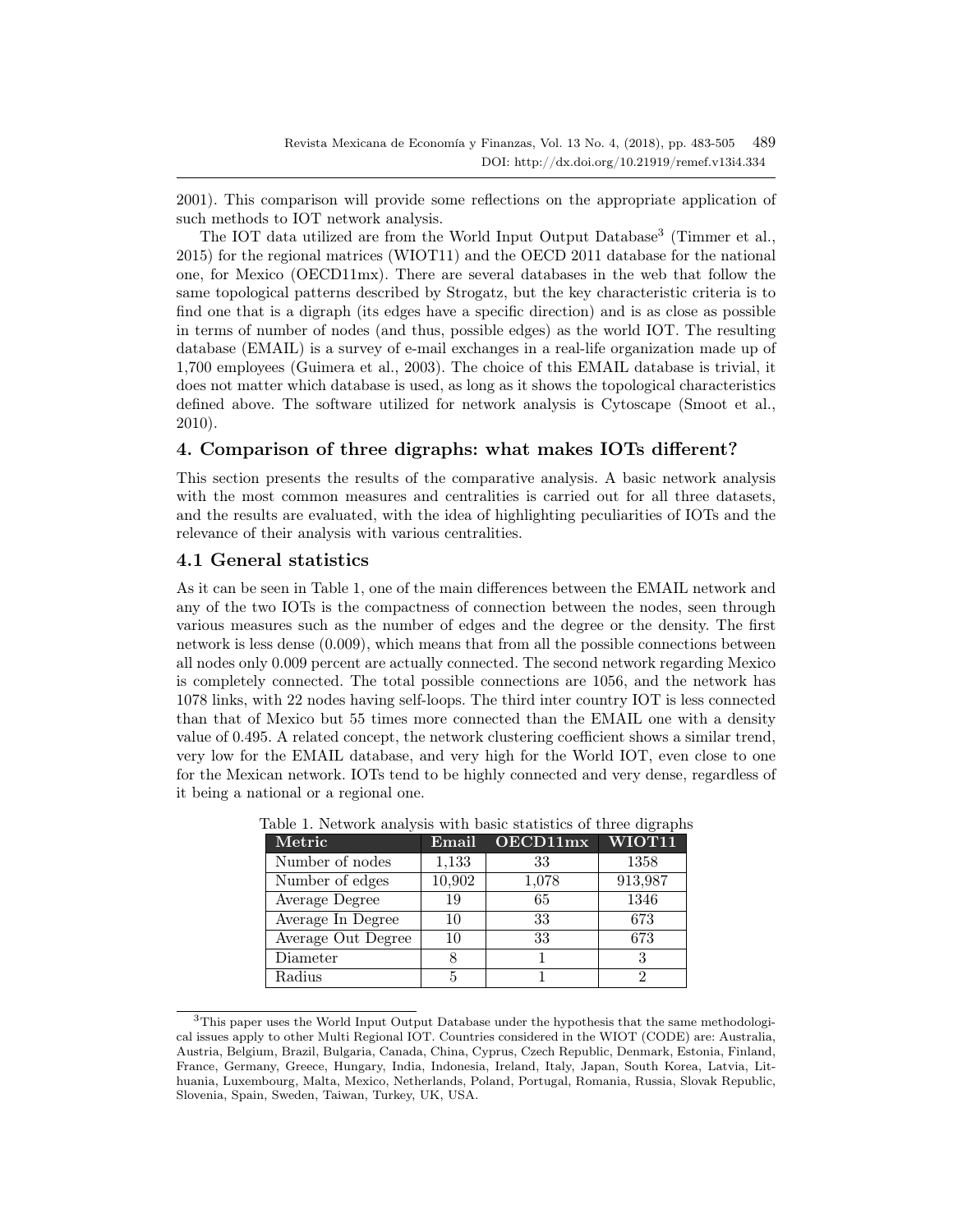490 REMEF (The Mexican Journal of Economics and Finance) What makes Input-Output Tables of Trade of Raw Material Goods Peculiar Networks? The World and Mexican Cases

| Metric <sup>1</sup>                                   | Email | OECD11mx | WIOT <sub>11</sub> |  |  |
|-------------------------------------------------------|-------|----------|--------------------|--|--|
| Density                                               | 0.009 |          | 0.495              |  |  |
| Average shortest path length                          | 3.606 |          | 1.260              |  |  |
| Clustering coefficient                                | 0.220 | 0.990    | 0.731              |  |  |
| Source: Own elaboration with data from OECD and WIOT. |       |          |                    |  |  |

Regarding other measures, Wasserman and Faust (1994) focuses on social ties between people such that the nodes are people, called an actor, as the central point of reference. Measures of interest in analyzing complex social networks are based in the concept of the "shortest path $(s)$ ", with the idea that in terms of efficiency, it would be best when anything that flows through a network would do so along the shortest path $(s)$  available. In this sense, an interpretation of a path could be, according to Wasserman and Faust (1994), that the nodes are employees in an organization. If information originating with one employee could eventually reach all other employees, how fast and how many nodes it must traverse in order to get there (as well as possible barriers or bottlenecks for this information flow).

Clearly, when an indivudual obtains an advantage when receiving information first, a shortest path is highly preferable. One might also consider whether there are multiple routes that a message might take to go from one employee to another, and whether some of these paths are less "efficient" (Wasserman and Faust, 1994; p. 105). The key assumption in this measure is variability in terms of length of paths. If there are many paths and these are of different lengths, then it makes sense to measure the shortest ones that would give the most efficient form of information transmission. In this sense, the average shortest path length of 3.606 in the EMAIL database means that any employee in this firm has sent or received an EMAIL passing through approximately three-to-four other employees, all connected to form a shortest path of average length 3.6, but in the context of several other diverse possibilities of length if interconnected. By contrast, for both IOTs, the shortest paths tend to be close to one (Mexico is 1, and in the WIOT is 1.2). This means in the context of an IOT that every sector of the model of economy that is represented by an IOT delivers its goods and services (or receives goods and services from) to other sectors mostly through paths of length one, without intermediaries, and there is little variability in this form of connection between any nodes. In other words, the IOTs are usually structured as a one-step network. In this way, when a centrality from network analysis is based on the assumption that traffic flows along a range of length of paths, the IOTs will provide peculiar results when all their shortest paths have length one.

Related to shortest paths is the diameter of the network, which measures the longest shortest path between the nodes and in this way gives an idea of how "wide" a network is. It is not surprising to find that for the EMAIL database, there is a quite a long average shortest path (of length 8) when compared to the IOTs (length 1 for the Mexican case and 3 for the World IOT). What this means is that every node of the IOT is connected by shortest paths of a lower order of magnitude, contributing with its characterization of very densely connected networks. The relevance of this measure may be distinct according to the problem at hand. An important question in the case of an IOT is: What does the shortest path length imply in terms of economic significance? In a general view, any path in an IOT exemplifies a proxy for a chain of production, although as it has been presented above, it is a rather artificial one. Primary production sectors offer their part of their goods or services to another type of sectors, some of these with higher value added, which in turn offer part of their goods or services to another type of sectors. If this is the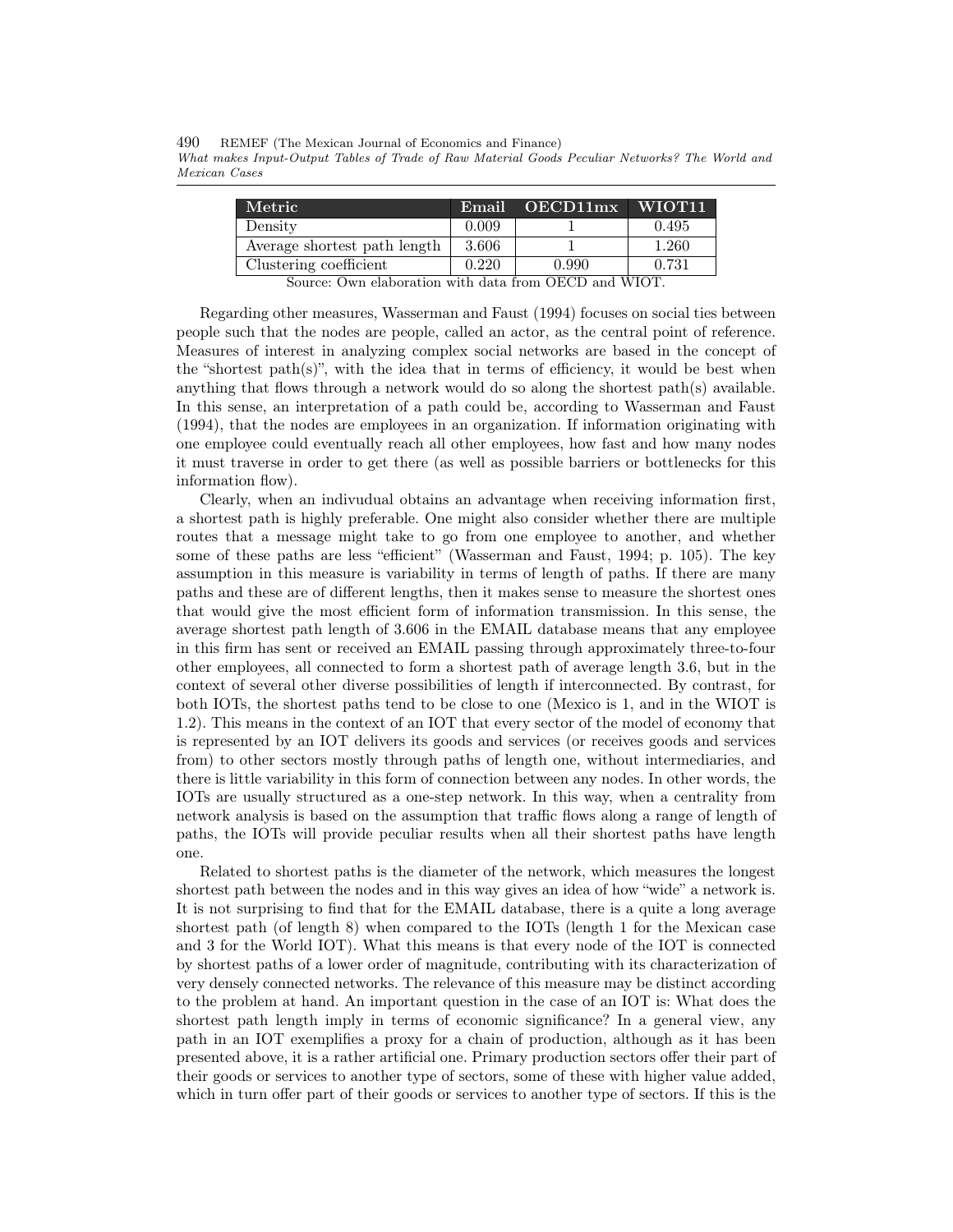significance of the chains of steps into paths of the IOT network, then an issue can be made against looking for shortest paths. On the contrary, a longest path that is not an iteration within the network would arguably entail higher value added in integrated chains of production. The IOT is not necessarily a map of value added; however, this idealized scenario is an exercise of extreme arguments that points toward questioning the basic assumption of shortest paths built into some network analysis tools when utilizing IOT. To see what different types of paths there are in the two IOTs studied, the next subsection looks at their distribution.

## 4.2 Centrality Distributions

While the above measures are related to nodal properties, it is usually more telling in network analysis the distributions and variability in the data. Figure 1 shows the distributions of the lengths of shortest paths of the three databases.



Source: Own elaboration with data from OECD and WIOT.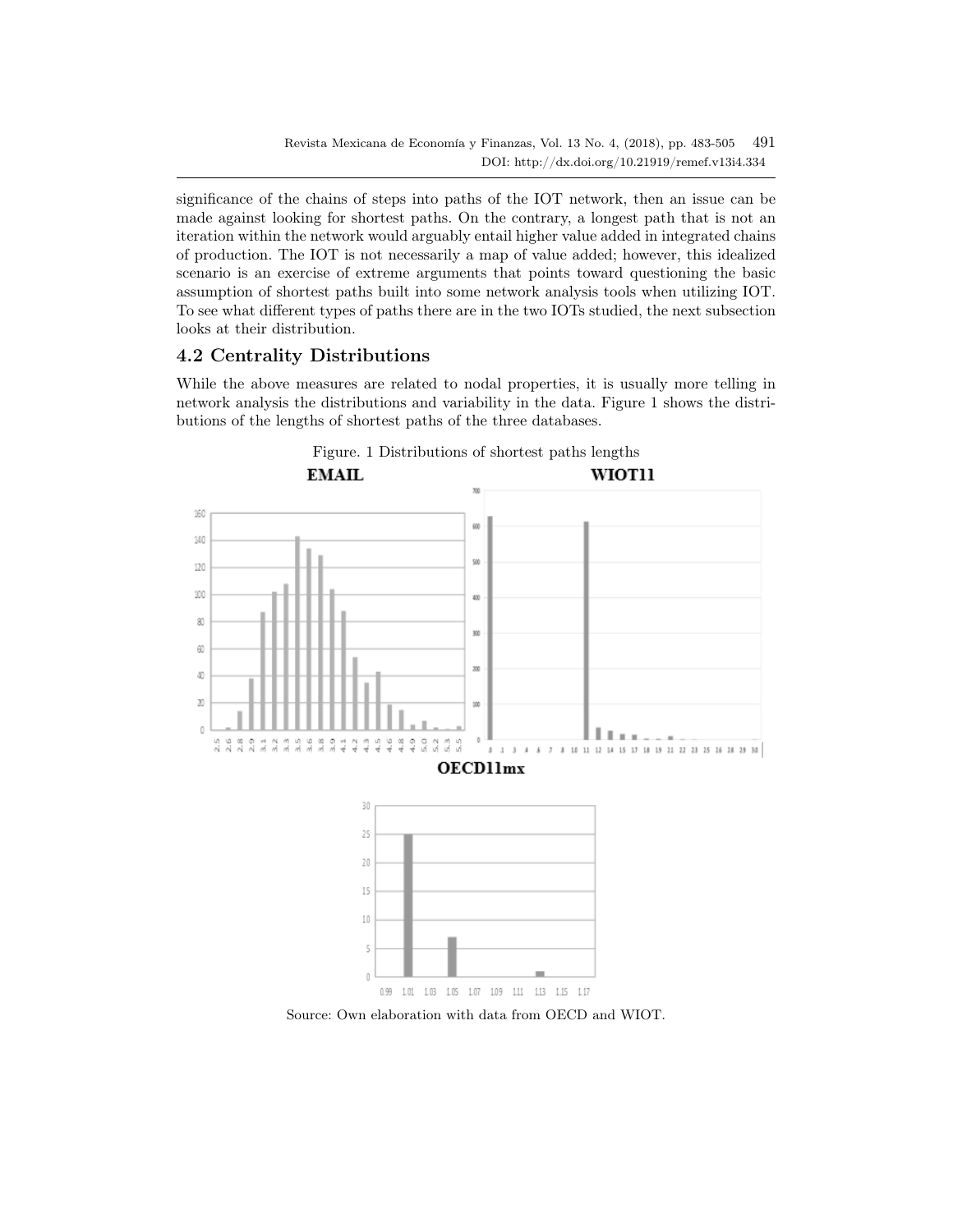492 REMEF (The Mexican Journal of Economics and Finance) What makes Input-Output Tables of Trade of Raw Material Goods Peculiar Networks? The World and Mexican Cases

As seen in the three histograms above, indeed longer shortest paths are rather rare in all three cases, but mostly for the IOTs. Firstly, the range of length for the shortest paths is different in the two cases. For the EMAIL database, the shortest path length range goes from a minimum of 2.6 to a maximum of 5.48, whereas for the IOTs such range starts at 0 and ends at 2.9 for the world IOT and respectively 1 to 1.125 for the case of Mexico. A limited range of possible lengths is also accompanied with very little variability, by far the most important characteristic of the IOTs in network analysis. Compared to the normal distribution of shortest path lengths of the EMAIL database, the middle WIOT has two most frequent average shortest path lengths, 0 and 1.1, respectively, with frequencies of 629 and 614. For the Mexican IOT, the most frequent average shortest path length is around the value of 1.03, with 25 nodes (out of 33) having this measure.

Another common distribution of network analysis is the degree distribution, which points to the total number of neighboring nodes that any given node is connected to, and which is also studied as in-degree and out-degree for incoming and outgoing links (mails or goods and services), respectively, with other nodes. One first characteristic to highlight is the relationship between the total number of nodes and the average degree of the rest of the nodes. As Table 1 showed, the EMAIL digraph has 1,133 nodes, whereas the average degree is 13, and 10 for the in/out degree. This is contrasting with the data from IOTs where the total number of nodes for Mexico and the world are respectively 33 and 1358, and the average degrees are 65 and 1346, whereas the in/out degrees are 33 and 673, respectively. That is, both IOTs tend to be densely connected, or have a higher degree in proportion to the total number of nodes where all nodes are connected to almost every other node of the entire structure. This is evident in the respective degree distributions, as shown in Figure 2.

The first row of graphs in Figure 2 shows the differences in degree if it is assumed that the network is undirected. The right-side distribution for EMAIL data shows a typical scale free structure of complex networks, where a few nodes or hubs (in this case, only one, the farthest right) have a really high degree (142 neighbors) and most nodes have lower degrees (the highest frequency bar at the extreme left), mostly 2 neighbors. The distributions for the two IOTs, however, are far from having a scale free structure, and are themselves not similar. In fact, their distribution tends to be skewed to the right, the opposite direction of what is expected from a scale-free distribution. For the Mexican graph, most nodes have a high degree between 55 and 65, while the middle WIOT has two distinct peaks of degree values, around 700 and at the highest of 2000. Since degree is the sum of in-degree plus out-degree, the following paragraph will show how these IOT results are composed. Differentiating this measure into in and out degrees, the second and third rows in Figure 2, respectively, present a more similar picture for the IOT, which is different than that from the EMAIL database. The EMAIL database distributions of in and out degree present again a scale-free distribution. Most nodes have a lower in and out degree. As the number of nodes decreases, the in/out degree increases. Thus, very few nodes have a really high in and out degree. Only one node has the highest possible in-degree of 71 (or only 1 person receives e-mails from other 71 persons in the network), and only one has an out degree of 71, in the same manner.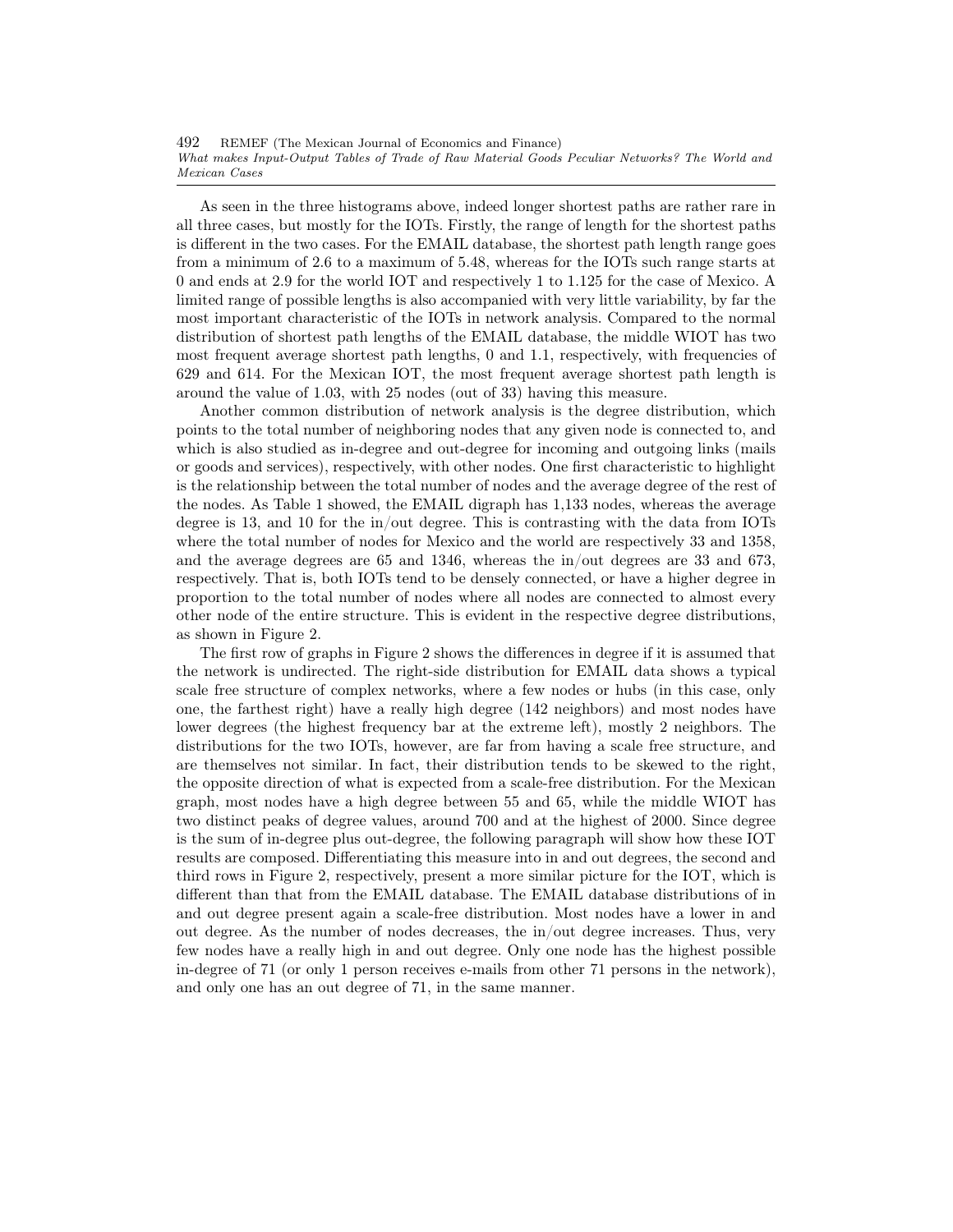

Figure 2. Distributions of degree Top row: degree; center row: in-degree; bottom row: out-degreeLeft: EMAIL; center: WIOT11; right: OECD11mx

Source: Own elaboration with data from OECD and WIOT.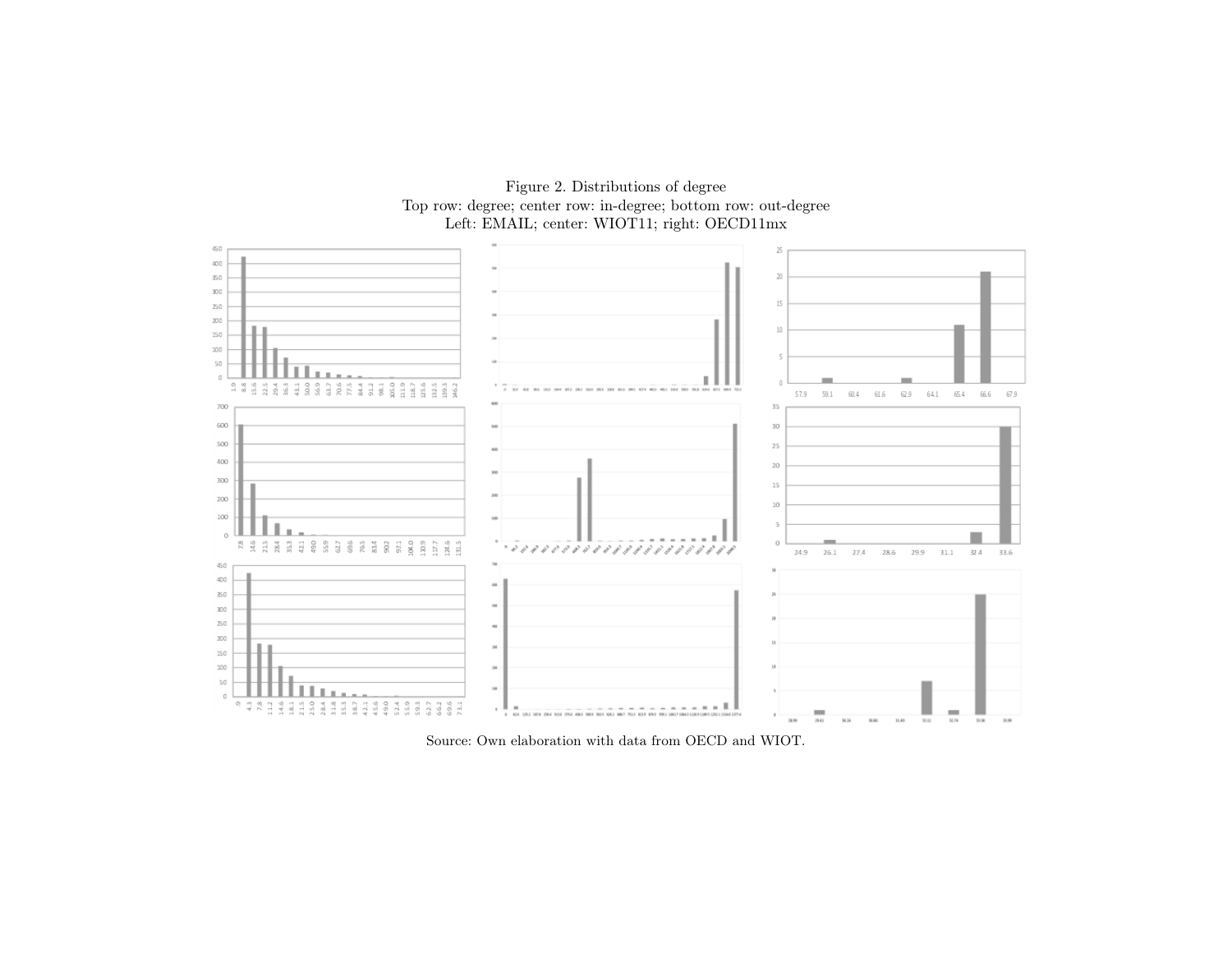494 REMEF (The Mexican Journal of Economics and Finance) What makes Input-Output Tables of Trade of Raw Material Goods Peculiar Networks? The World and Mexican Cases

For both IOTs, the structure of these distributions are again opposite. A lot of nodes have a high in/out degree, and very few nodes have a low value of these measures. Even when the middle in-degree WIOT11 distribution seems to encompass some variability around a mean, the range comparisons between the in-degree of the EMAIL database and the WIOT is more telling. For the EMAIL database, most of the in-degree measures are found between a range of 1 and 56 inbound neighbors, whereas for the WIOT this range is from 624 to 723 in-bound neighbors. For the Mexican IOT, the variability is even more constrained, when most nodes have an in-degree of 32-33 neighbors.

Of particular interest are the differences of distributions between the in-degree and out-degree distributions, for any network, but most importantly for the IOT analysis. The reason being that it makes a difference when a sector supplies many other sectors in the economy, as it could be the case on a primary product sector, and when raw materials as components of the goods in flow, as opposed to when a sector is supplied by many other sectors in the economy. This difference is of more importance in an inter-country IOT where countries that tend to supply raw materials to the world would arguably have the highest out-degree of the network for the relevant sectors and where as the highest consumers of goods and services in the world would have the highest in-degree. The second and third row in Figure 2 shows these differences. For the EMAIL database, both in and out degree show a scale-free topology, which suggests a rather hierarchical structure in the organization under study, where very few people have direct email contact with the rest of the employees. For the WIOT, however, one main difference stands out, even when both in and out degree distributions are mostly skewed to the right, meaning that most sectors have a high number of direct suppliers and supplied, the frequency of zero neighbors is higher for the out-degree (629) than for the in-degree (4). What this means is that most sectors in each country are supplied by many other sectors, both in and outside of the same country, whereas half of the country-sectors do not supply any other country sector in the world. This is an important differentiation in itself, offering some variability to an otherwise rather homogeneous distribution, but also in economic terms, because it allows to see which sector-countries supply the most to the rest of the global commerce network, as opposed to those that do not supply any sector/country at all (Table 2). Such variability is lost in the Mexican IOT, where all nodes are as much suppliers as are supplied in the network, probably a result of the high aggregation of flows.

Also, Table 2 shows the twenty sector-countries with the highest out-degree. As is evident, most of these nodes offer either services or raw materials to other sector-countries, so that a first hypothesis is that out-degree can serve to differentiate sectors in the primary production and service category from those of other categories. However, important exceptions are also sector-countries that have a high out-degree and belong to the secondary industrial sector, such as the transport equipment industry from India (IND), since having a high out-degree could point to this sector being an important provider in global chains of production. The objective here is only to explain this variability in out-degree, and an interesting topic for further research is to go deeply into the specifics of such differences.

These aforementioned basic structural characteristics build into more complex ones, two of which aim to further capture variability among nodes and for which the shortest path is the fundamental building block: a) betweenness centrality quantifies of all the shortest paths between any nodes, the ones that pass through a specific node; b) closeness centrality quantifies which nodes are closest to most other nodes, as captured by the shortest paths between any node and all its neighbors; and c) clustering coefficient centrality describes how the different nodes tend to cluster or group to other nodes. In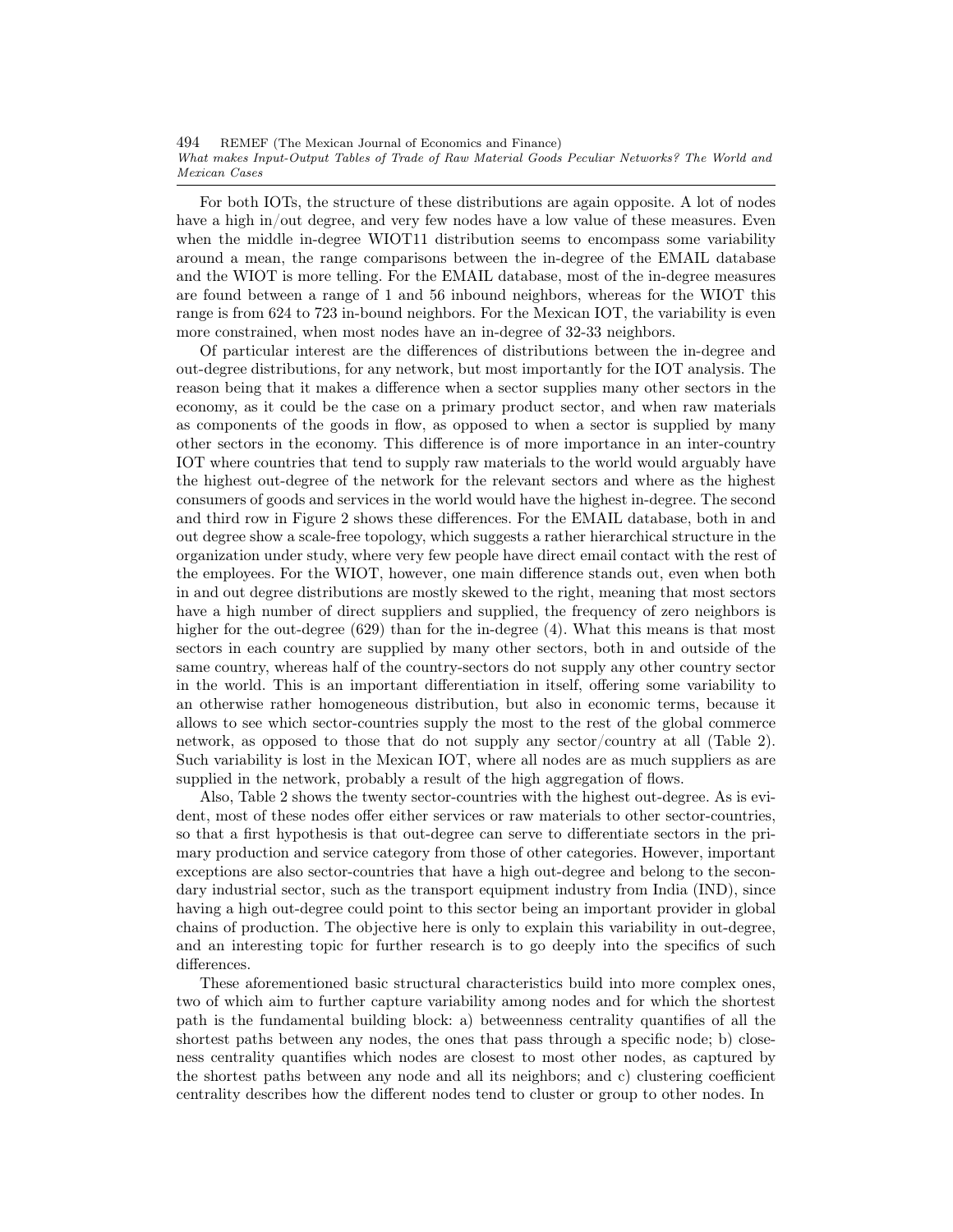this way, it is not surprising to find marked differences in the distributions of each of these centralities for each of the three datasets analyzed, as shown in Figure 3.

|                                                                                            | $\epsilon$ $\rightarrow$ |           |            |                            |
|--------------------------------------------------------------------------------------------|--------------------------|-----------|------------|----------------------------|
| Country code/Sector                                                                        | Degree                   | In-degree | Out-degree | Category                   |
| FRA Public Admin and Defence; Compulsory Social Security                                   | 2042                     | 688       | 1354       | Administrative             |
| CZE Other Non-Metallic Mineral                                                             | 2055                     | 701       | 1354       | Raw materials              |
| GBR Other Community, Social and Personal Services                                          | 2058                     | 704       | 1354       | <b>Services</b>            |
| GBR Renting of M&Eq and Other Business Activities                                          | 2058                     | 704       | 1354       | <b>Services</b>            |
| HUN Other Non-Metallic Mineral                                                             | 2058                     | 704       | 1354       | Raw Materials              |
| BRA Sale, Maintenance and Repair of Motor Vehicles and<br>Motorcycles; Retail Sale of Fuel | 1966                     | 613       | 1353       | Services                   |
| BRA Retail Trade, Except of Motor Vehicles and Motorcycles;<br>Repair of Household Goods   | 1967                     | 614       | 1353       | <b>Services</b>            |
| BRA Wholesale Trade and Commission Trade, Except<br>of Motor Vehicles and Motorcycles      | 1967                     | 614       | 1353       | <b>Services</b>            |
| BRA Public Admin and Defence; Compulsory Social Security                                   | 1986                     | 633       | 1353       | Administrative             |
| CAN Leather, Leather and Footwear                                                          | 1995                     | 642       | 1353       | Raw materials              |
| <b>CAN</b> Education                                                                       | 1998                     | 645       | 1353       | <b>Services</b>            |
| CAN Coke, Refined Petroleum and Nuclear Fuel                                               | 2000                     | 647       | 1353       | Raw materials              |
| CAN Other Non-Metallic Mineral                                                             | 2002                     | 649       | 1353       | Raw materials              |
| IND Basic Metals and Fabricated Metal                                                      | 2002                     | 649       | 1353       | Raw materials              |
| IND Pulp, Paper, Paper, Printing and Publishing                                            | 2003                     | 650       | 1353       | Raw materials              |
| <b>IND Rubber and Plastics</b>                                                             | 2003                     | 650       | 1353       | Raw materials/Manufactures |
| <b>IND Transport Equipment</b>                                                             | 2003                     | 650       | 1353       | Manufactures               |
| GRC Electrical and Optical Equipment                                                       | 2004                     | 651       | 1353       | Manufactures               |
| GRC Machinery, Nec.                                                                        | 2004                     | 651       | 1353       | Manufactures               |
| GRC Transport Equipment                                                                    | 2004                     | 651       | 1353       | <b>Services</b>            |

Table 2. Highest Out-degree nodes in WIOT11[4](#page-12-0)

Source: Own elaboration with data from OECD and WIOT.

The first row in Figure 3 shows the distribution of betweenness centrality values for all nodes for the three datasets. In the far left, the EMAIL database shows a scale-free distribution of betweenness centrality, similar to the degree distributions shown in figure 2. What this means is that, as was discussed above, there are few key nodes that are important because they are hubs of the network, or nodes that connect to most or all of the other nodes. An additional property of some complex networks; however, these same hub nodes serve as bridges for information flow for the nodes rest in the network, or have high betweenness centrality values. Thus, the correlation between degree and betweenness centrality in complex networks can be high, in this case 0.865.

The middle upper distribution is the betweenness centrality measures for the world IOT. At first glance, the distribution looks scale-free, as in the EMAIL database; however, a closer look describes again very little variability with most nodes having very low values of betweenness centrality. In contrast, the correlation between degree and betweenness is lower, of only 0.472. The reason for this is that, as in Figure 2, most nodes had a very high degree (so there are not key nodes in terms of their connectivity to others), and these nodes have also low values of betweenness centrality. For the Mexican IOT, even this pattern is lost, with no clear division between nodes, except for the high frequency of very low values of betweenness centrality. The peculiarities of the results in betweenness centrality distributions for IOT network analysis are without doubt a result of the lack of variability in shortest paths. Because betweenness centrality seeks to measure how many of the shortest paths pass through a specific node when most paths are themselves shortest paths of length one, then very few nodes (if any) will have a high value of this measure, meaning that all small paths pass through all or most nodes.

<span id="page-12-0"></span><sup>4</sup>For the abbreviations of countries utilized in this study, see the Appendix.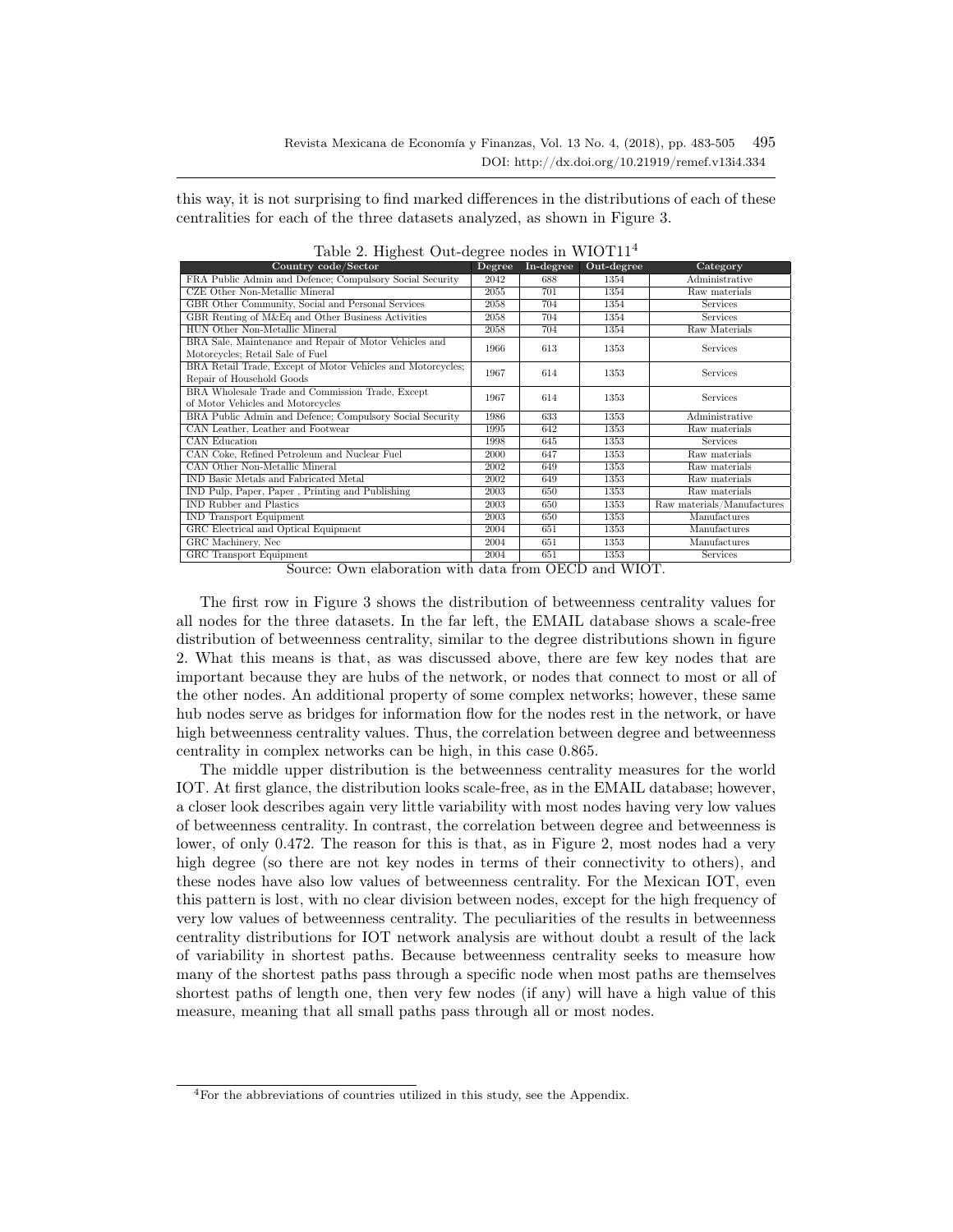

Figure 3. Distributions for various centralities: Top row: betweenness; center row: closeness; bottom row: clusteringLeft: EMAIL; center: WIOT11; right: OECD11mx

Source: Own elaboration with data from OECD and WIOT.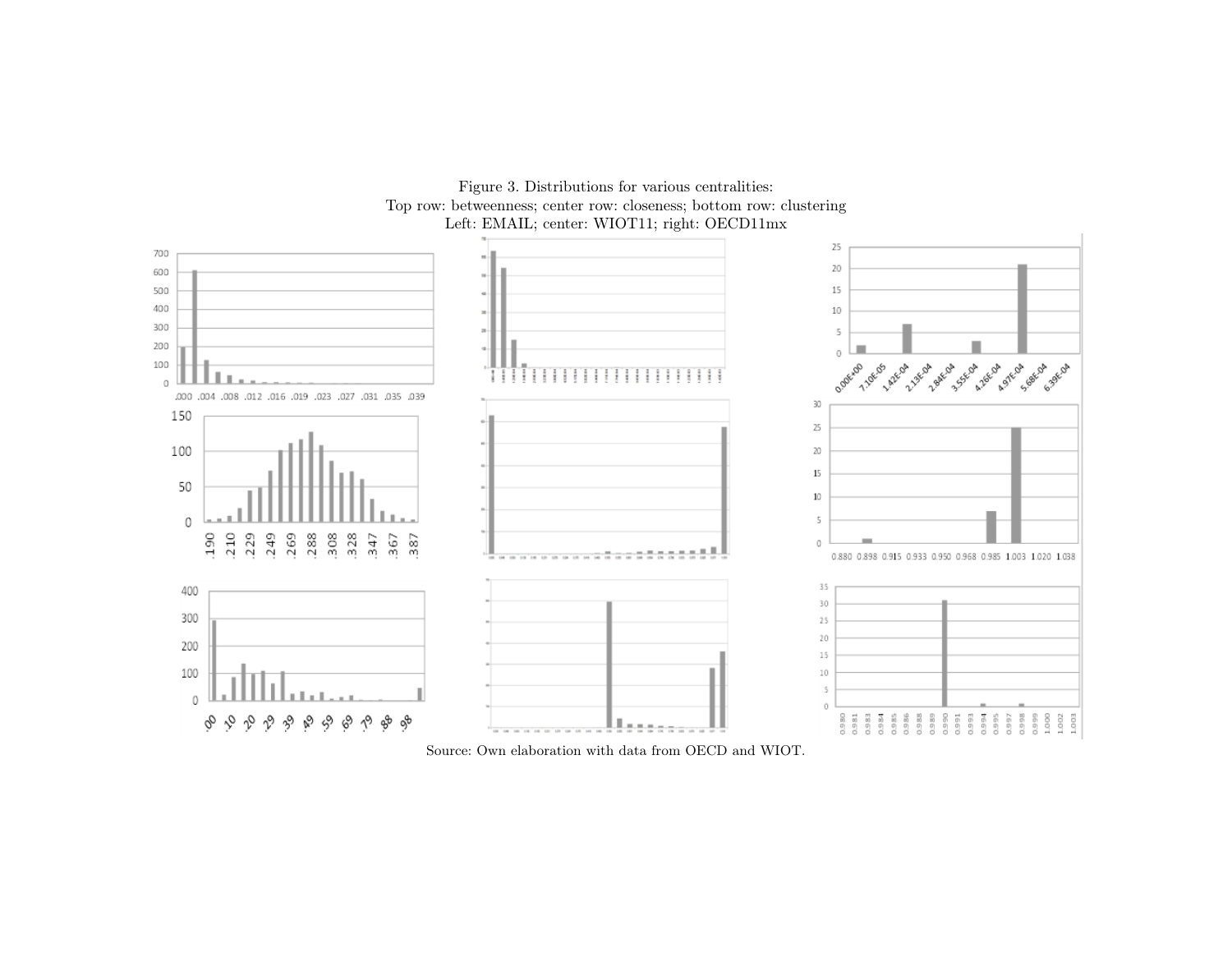For closeness centrality, in the second row of Figure 3, the results are similar. The EMAIL database shows a relatively normal distribution for closeness centrality, with an average of 0.281, which points to most nodes being relatively close to most other nodes. In contrast, the WIOT shows the two highest frequencies, on the left is a bar representing 629 nodes with a closeness centrality of zero, and in the right is a bar representing 576 nodes with a closeness centrality value close to one, or 0.999. This signals a highly clustered network, where in the center one-half of the nodes relate to each other very intensely (probably through both in and out degree) and the rest of the network is rather sparse. The Mexican IOT is similar to the first group in the WIOT, in that most nodes (32 of 33) have closeness values very close to one.

The last row in Figure 3 shows the respective results for clustering centrality. The EMAIL database shows a distribution that is not as scale-free or normal as the previous ones, but still shows a lot of variability, with a range of clustering coefficients that spans several frequent values between 0 and 1. The most frequent values, however, are closer to zero, which as in a scale-free distribution, denotes a network where most of the nodes are sparsely connected in small communities to other nodes, whereas there are few nodes (47 out of 1133) with the highest clustering coefficient of one. The combination of the previous measures with this one gives a possible hierarchical typology. Few nodes in the network are hubs (have many neighbors), from which most of them serve also as bridges to other peripheral, less central nodes, which tend to be surrounded by small communities of their own.

Not surprising at this moment, the story is not a clear-cut for both of the IOT. The lower middle distribution shows a WIOT with three highest frequencies: very close to one at the right side and one in the middle, for 597 nodes with a clustering coefficient close to 0.500. This pattern tells a similar story of the one found for the closeness coefficient. There is a group of nodes (about half of the network) that are more highly connected among them, therefore being more central to the network, and thus forming a more tightly knit community than the rest of the nodes. This is likely the main result found in above cited works of center-periphery trade networks. For the Mexican IOT, the clustering centralities also tell the same story as the previous ones: most of them have values close to one, which point to a very tightly connected network, with little deviation in other topologies.

### 4.3 Prestige Centralities

As discussed in the previous subsection, in and out degree is a useful measure for network analysis of IOTs, because it can serve to differentiate categories of sectors such as primary production or service oriented, but important to the objective of this research, because it can give way to a quantification of relative importance in the participation of a country in global raw material trade. The next group of centralities is related to in and out degree, or based on prestige or influence. The most common used being the Eigenvector centrality and its relative Page Rank. These centralities, along with the related tool of Hubs and Authorities, are calculated based on the relative amount of in and out degree values for all the nodes. Although related, there a nuanced differences among the three centralities: Eigenvector centrality captures the relative importance of any node, in terms of how it connects to other nodes with high degrees; Page Rank captures the same properties as eigenvector centrality, but with a difference of scaling and the choice of the eigenvector; while Hubs and Authorities capture the property of nodes that refer other nodes, or those that are referred to by others, respectively.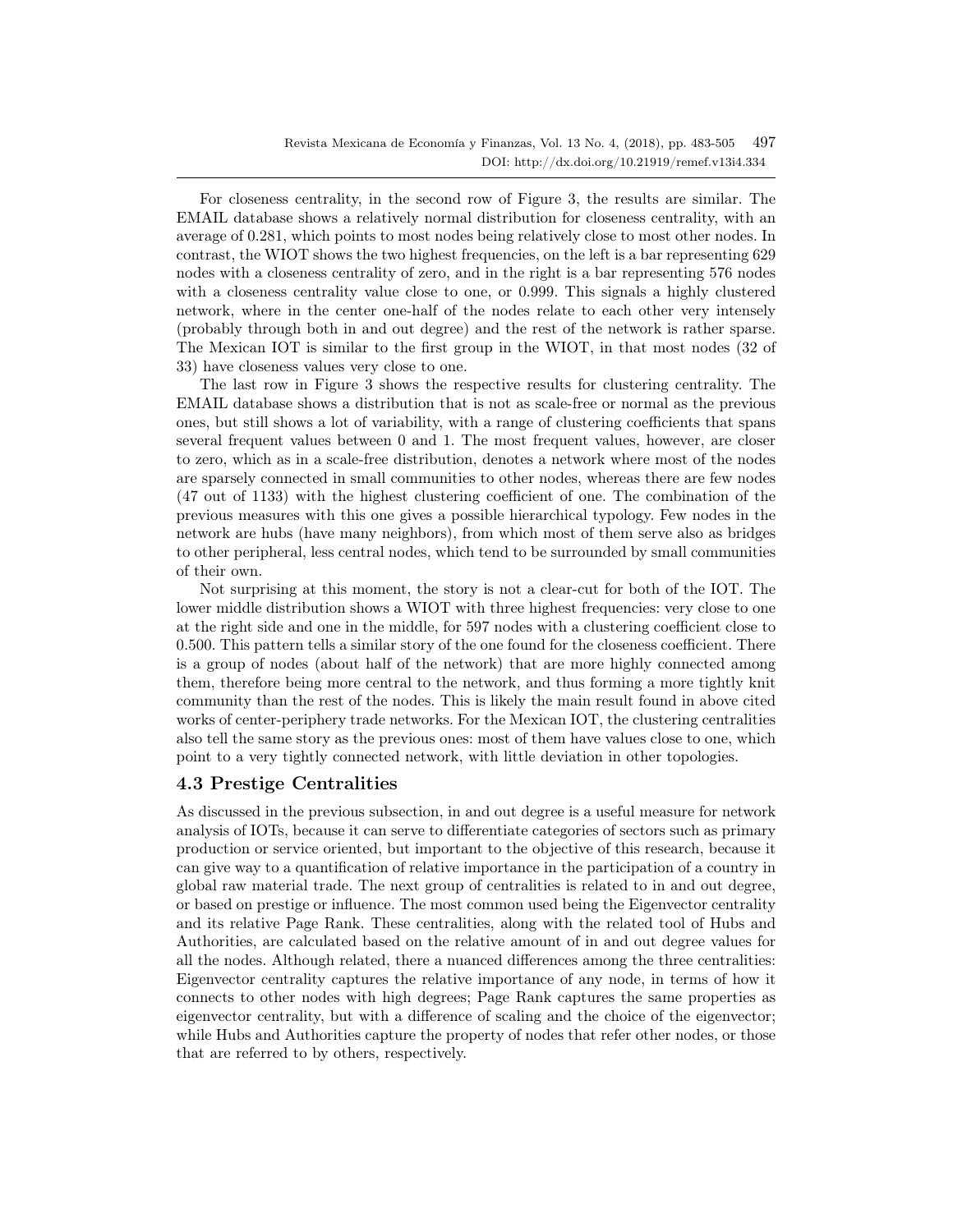498 REMEF (The Mexican Journal of Economics and Finance) What makes Input-Output Tables of Trade of Raw Material Goods Peculiar Networks? The World and Mexican Cases

As discussed above, the stated measures are particularly relevant to IOTs, since they take into consideration the relative amounts of in- and out-degree for each node, a probable proxy for what Hirschmann (1958) called backward and forward linkages, or supplier industries vs producing ones. In fact, the way to calculate in- and out-degree (the respective sum of columns and rows of the adjacency matrix) is similar to the way to calculate important coefficients in IO analysis (i.e., Rasmussen-Hirschman or Chenery-Watanabe coefficients). For weighted matrices, the in- and out-degree convert into the in and out strength; or the sum of rows and columns of the weighted adjacency matrix.

Figure 4 shows the distributions for Eigenvector and Page Rank centralities. Once again, the distributions are different between the EMAIL dataset, the Mexican IOT and the worldwide one. The distributions for both measures in the EMAIL database are very similar, and with a high amount of variability. In fact, they also resemble the distributions seen in the last section for in- and out-degree, which points to the similarity between prestige measures and in- and out-degree. The correlation between in degree/out degree and authorities/hubs is: 0.88 for the EMAIL database, and 0.99 for both of the IOTs. The same similarity is found between the in and out degree for the Mexican database and the respective prestige measures shown in Figure 4. However, one main difference between in and out degree and the prestige measures is found for the inter-country IOT. The eigenvector centrality for this database, in the first row, middle position, is quite different from the corresponding distribution of in degree. An increase in variability in the calculated values of eigenvector centrality for each node results in a smoother difference between each class. Nonetheless, the same problem as in-degree persists. That is, many nodes have high values of this centrality, making it hard to differentiate important nodes based on high values.

The changes from calculating the more tuned Page Rank are shown in the middle of the bottom row. A more normalized distribution results, with the important characteristic of separating a group of nodes with higher values of this centrality.<sup>[5](#page-15-0)</sup> The remaining aggregates of the entire world have values of Page rank in the logarithmic scale, ranging from 0.0004 to 0.0009.Why such aggregates on these countries have the highest Page Rank values in the WIOT of 2011? Is indeed a good question for further research.

<span id="page-15-0"></span><sup>&</sup>lt;sup>5</sup>The aggregate of Transportation of India (0.0012), Renting of MEq and Other Business Activities of India (0.0011) and Real Estate Activities of France (0.0011).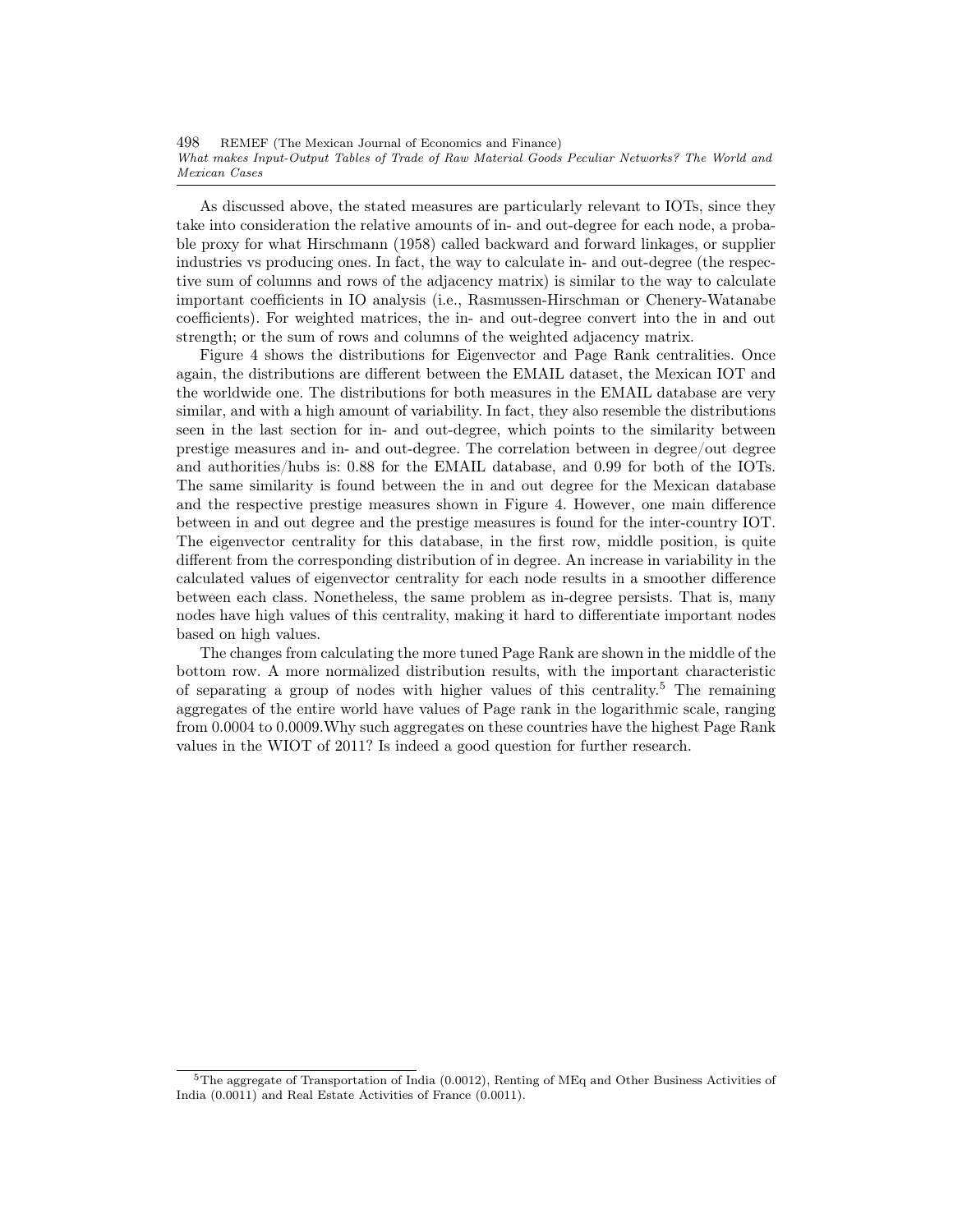

Figure 4. Prestige centralities Top row: Eigenvector; bottom row: PageRankLeft: EMAIL; center: WIOT11; right: OECD11mx

Source: Own elaboration with data from OECD and WIOT.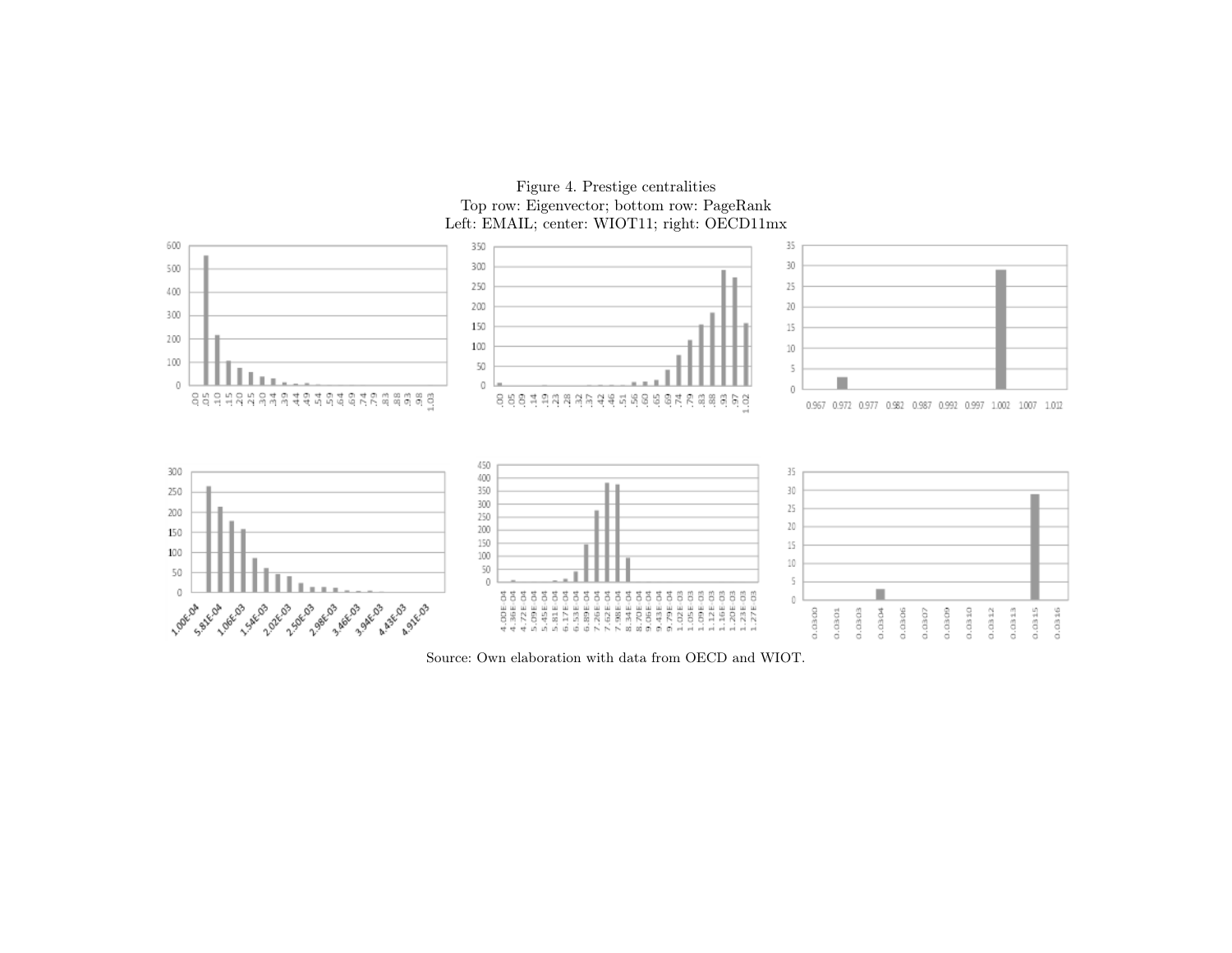500 REMEF (The Mexican Journal of Economics and Finance) What makes Input-Output Tables of Trade of Raw Material Goods Peculiar Networks? The World and Mexican Cases

The distributions for Hubs and authorities are not shown, since they do not add new variability. In this case, the EMAIL and OECD ones are very similar to the respective in and out degree ones, and the WIOTs authorities distribution is very similar to the eigenvector one showed in Figure 4.

The first step in reviewing the main topological characteristics of the three datasets has been carried out with the important differentiation among the three datasets by considering different measures, and identifying certain key nodes for various measures. However, one main setback is that none of the previous calculations incorporate any information about the magnitudes of each flow, which is half of the value given by IOT. Having a portrait of the topology of the network without weights is necessary, but insufficient to a full network analysis of the IOT properties. The measures that incorporate weights are, to the best of our knowledge, still pending to be characterized and standardized. Several authors offer distinct approximations for each of the centralities studied above, and it is beyond the scope of this investigation to evaluate the pros and cons of each. Since weights do matter, following is a weighted degree analysis of the three sets, a common weighted measure in network analysis.

### 4.4 Weighted Degree Analysis

There have been already some applications of weighted network analysis for IOT in the literature, and it would be a further topic of research to review in detail these applications, specifying the pros and cons of each of the measure for the specific cases of national and multiregional IOT. Weighted degree can be calculated using different indices that contain in a standardized manner the degree of each node (or number of neighbors) plus the weight of each of the edges for these neighbors. In this way, a high weighted degree of a node could be due to any combination ranging from a higher amount of neighbors with low edge weights to the opposite extreme of lower amount of neighbors with high edge weights. Figure 5 shows the respective graphs for weighted degree distributions of the three datasets. The first columns are the same as the respective non-weighted Figure 2, since the EMAIL database is not a weighted network, or it has zero weights for each of its edges.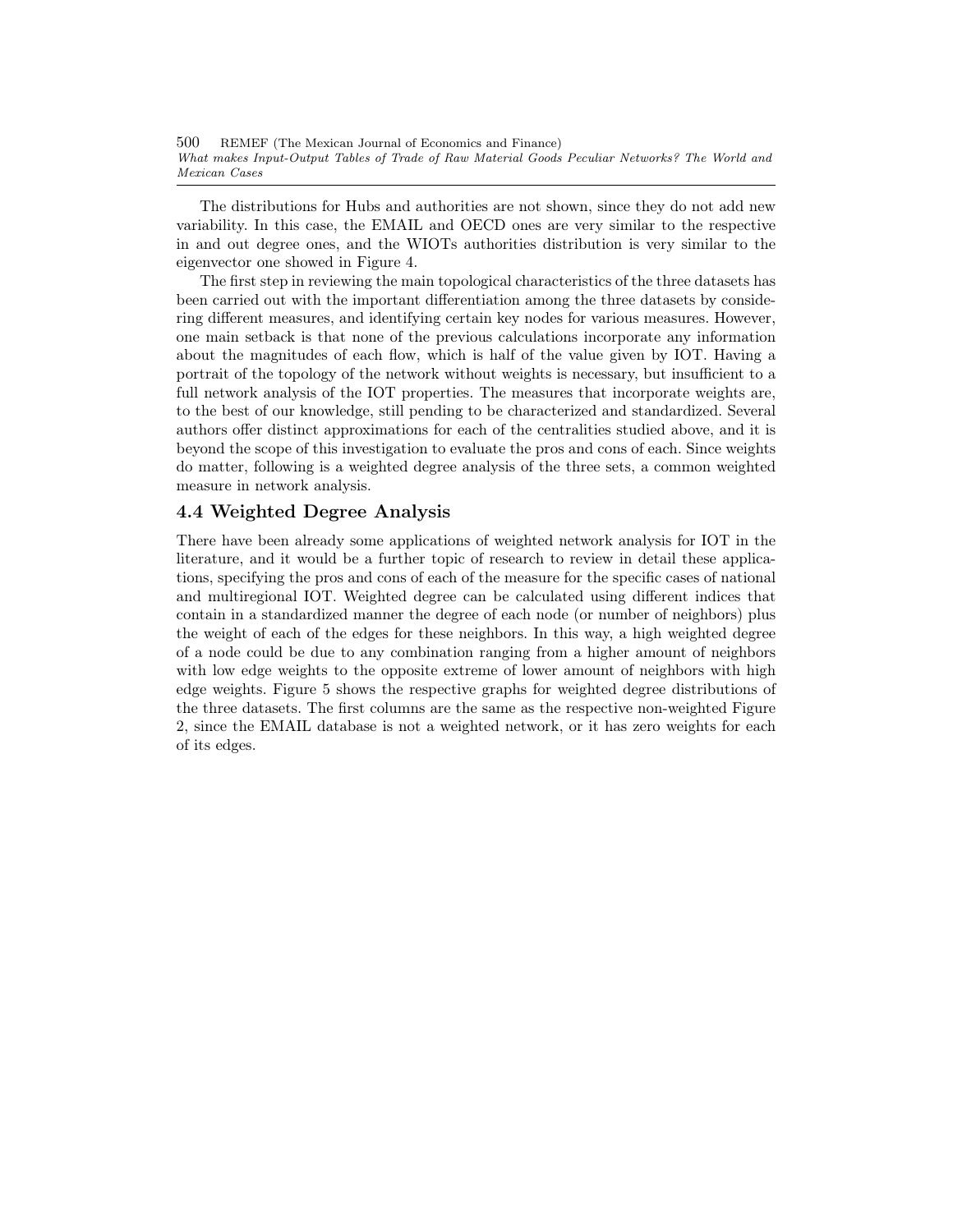

Figure 5. Prestige centralitiesTop row: Eigenvector; bottom row: PageRank

Source: Own elaboration with data from OECD and WIOT.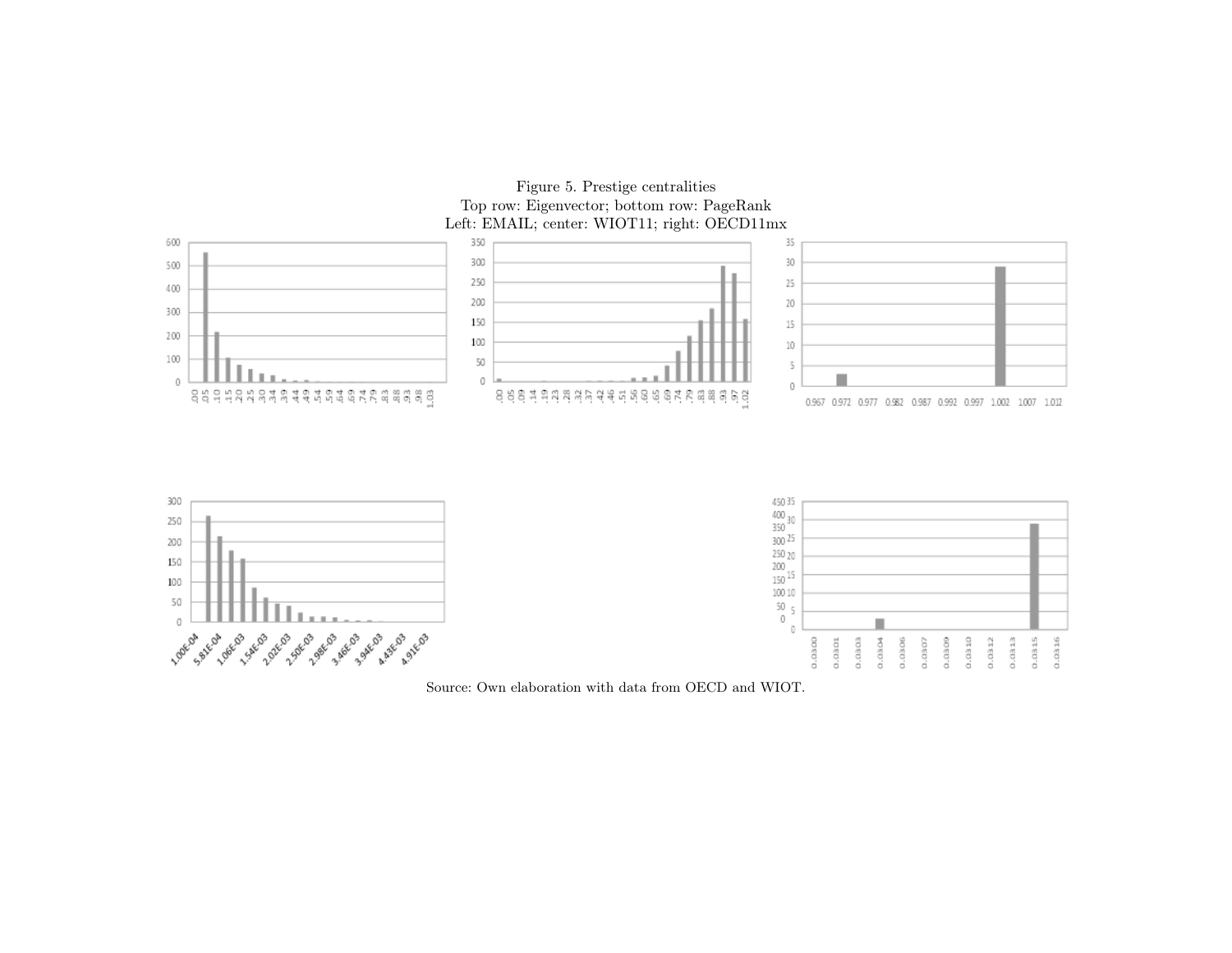502 REMEF (The Mexican Journal of Economics and Finance) What makes Input-Output Tables of Trade of Raw Material Goods Peculiar Networks? The World and Mexican Cases

By contrast, the weighted distributions for the Mexican IOT have increased in variability, as have those of the WIOT, compared to their respective non-weighted ones. Something gained by calculating this index for both IOTs is the distinction between sectors or aggregates with higher values. The sectors with the highest in- and out- degree in both the Mexican IOT are shown in Table 3. Mexico's most important sector in terms of weighted in-degree is the food products, beverages and tobacco aggregate, meaning that this sector either has many other sectors as suppliers or the ones that it has have relatively higher monetary value than other sectors. A more detailed look at the two variables could give insights to what makes this sector central. On the other hand, the aggregate with the highest value of out-degree for Mexico was the Wholesale and Retail Trade, Repairs. In the case of the WIOT, there are two countries that make most of the top five positions in terms of in and out degree China and the United States. China's Electrical and Optical Equipment aggregate has the highest in-degree, (or most suppliers or supply intensities), as well as the highest out-degree (or most consumers or consumer intensities).

|  |  | Table 3. Top five sectors or aggregates in terms of weighted in and out degree, for both |  |
|--|--|------------------------------------------------------------------------------------------|--|
|  |  | the OECDmx11 and the WIOT 11 databases (see codes in Appendix)                           |  |

| Weighted in-degree                                                             |        |                  | Weighted out-degree |                      |         |                  |           |
|--------------------------------------------------------------------------------|--------|------------------|---------------------|----------------------|---------|------------------|-----------|
| OECDmx11                                                                       |        | WIOT11           |                     | OECDm <sub>x11</sub> |         | WIOT11           |           |
| <b>FOOD</b>                                                                    | 87.601 | <b>ELECTRCHN</b> | .463,891            | WHOLESALE            | 119.515 | <b>ELECTRCHN</b> | 2.171.840 |
| <b>CONSTR</b>                                                                  | 76.448 | <b>FOODCHN</b>   | 723.671             | <b>RANDD</b>         | 81.209  | <b>FINANCUSA</b> | 1.691.116 |
| WHOLESALE                                                                      | 62,072 | <b>FINANCUSA</b> | 712.068             | MIN                  | 63.337  | <b>CHEMCHN</b>   | 1,131,411 |
| <b>MOTOR</b>                                                                   | 56.601 | <b>CHEMCHN</b>   | 640.582             | COKE                 | 51.228  | <b>ELECTRRoW</b> | 889.635   |
| <b>COMP</b>                                                                    | 51.978 | FOODRoW          | 616.714             | <b>CHEM</b>          | 49.396  | <b>AGRCHN</b>    | 849,042   |
| $S_{\text{oumon}}$ $Q_{\text{um}}$ elemention with data from $QFCD$ and $WIOT$ |        |                  |                     |                      |         |                  |           |

Source: Own elaboration with data from OECD and WIOT.

The above paragraphs showed that weighted analysis adds some structure or variability to the IOTs, where other measures do not succeed in this manner. It is possible to distinguish more important or central nodes from the others by considering the weights. However, much remains to be done in the search for other methods that infer the structure of IOTs, seeing the weighted traffic in the network, especially as it changes in time. The next and last section will give a review of the main results obtained as well as directions for future research.

#### 5. Conclusions

The main purpose of this research has been to make some methodological reflections on the particularities of an IOT when compared to a network with a scale free distribution and hierarchical organization. Having revised various tools of analysis of graph or network theory in the previous sections, one main conclusion is that IOTs are a very particular type of graph, for which the studied measures cannot result in satisfactory conclusions, or which have to be adapted in order to give a fragmented picture of the whole network.

Even when an IOT can be used to answer many questions, each IOT can require specific methods of graph theory; there can be important generalizations to guide future research on the subject. Clearly, every generalization that is made for one problem in mind will be different when the underlying problem changes; network analysis can have theoretical abstract methodologies, but when it is applied to real world problems, the characteristics of flows and nodes must be described and taken into account for its successful implementation.

This research also focused on studying trade in raw materials with a network analysis of IOTs. As is described in some references (Wiedmann et al, 2015 for a good summary) and under several lines of research (such as the natural resourse curse, or extractivism),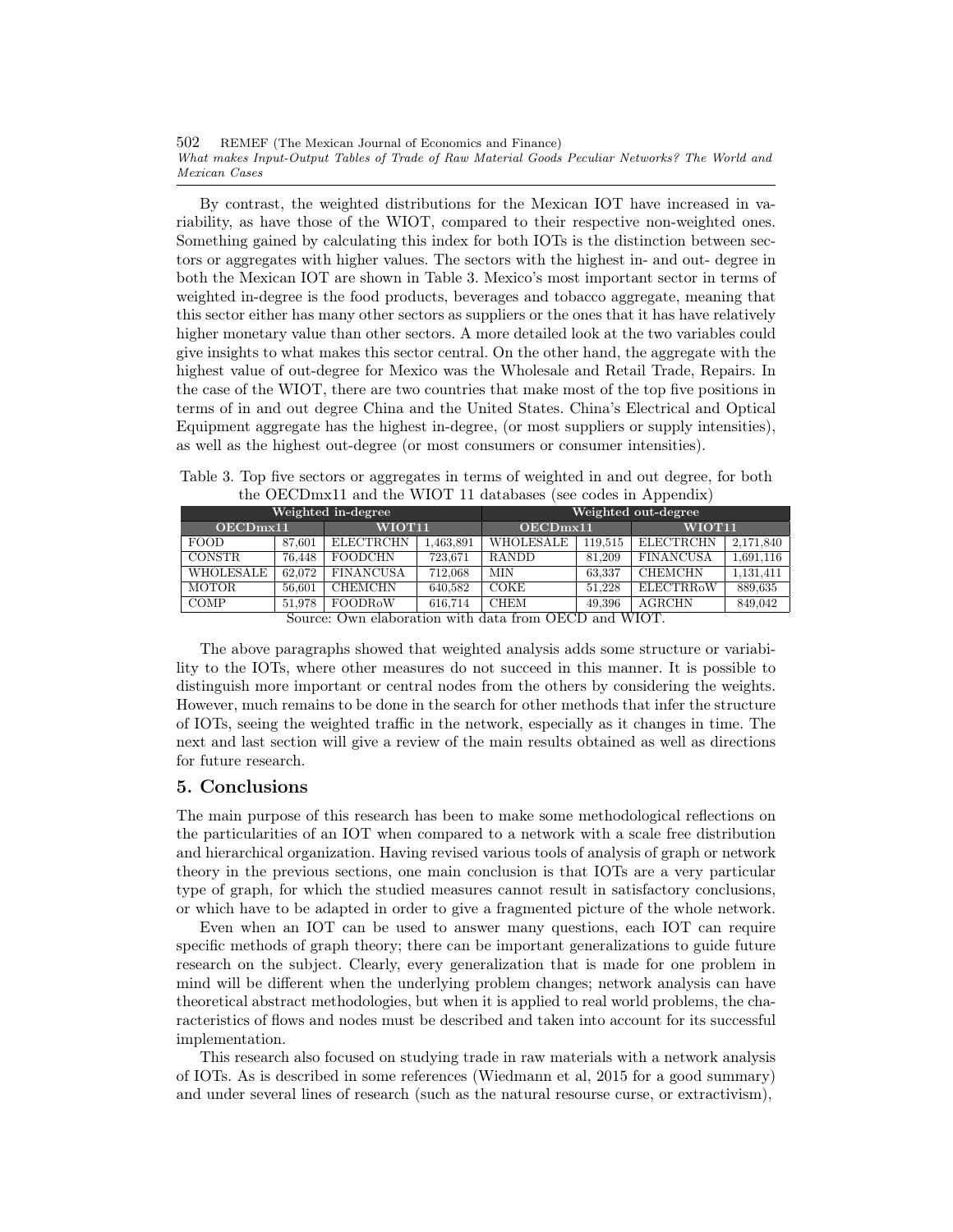there is a current debate over whether the income generated from the sales of raw materials in the global market and invested nationally promotes or damages economic growth. The debate is fostered out of complex causalities, but also from inadequate measures. Most measures tend to be nationally based (such as the percentage of raw material exports in total exports) and fixed to a specific time (usually, a year, or a proportion); they do not incorporate more relative comparisons with such measures. It is not straightforward to say, for example, that Mexico is more "extractivist" than Brazil, because they are national based and do not incorporate change in time in several years).

Network analysis of a multicountry IOT is a good candidate for a methodology to incorporate relative country differences of trade in raw materials, in terms of quantities and change in time. In this view, the question for future research is: what is the best set of tools from graph theory that can help differentiate from all the countries, those that export raw materials? From the ones revised, out-degree of the WIOT gave results that go in this direction, as would be expected, since as discussed above, sector-countries that have most values out-degree (hence are the utmost suppliers to the global trade) will likely tend to fall in the service or the primary production category.

Supplying the world economy with raw materials alone is not itself a sufficient criteria to fall into a category of extractivist countries. Other important considerations are the revenues obtained through exports, as well as the intensification of these revenues in a relatively short span of time. Gladly, the IOTs are calculated in total revenues (quantities supplied times a specific price), which are precisely what is considered as weights in this analysis. However, when this research presented the studies for weighted out-degree in the WIOT, there was an evident problem of scale, where the weights of China and the United States dominated the results. A finer analysis is pending, standardizing the production of each sector-country by total throughput of production, or GDP, as is done for national IOTs with the technical coefficients. Nevertheless, the problem of adequate categorization with weighted out-degree would remain in terms of the methodology used for calculating the centrality. In this way, a good result would be a weighted out-degree measure that does not leave much uncertainty about the relative pondering of degree and weights. Even better, weighted prestige centralities would give finer detail on which sector-countries are the suppliers to world trade. To the best of our knowledge, there has been no article on network analysis of trade of raw materials that uses this type of measures, a promising line of research.

Needless to say, there are many other centralities and topology characterizations not included in this research, which perhaps could give light to the problem of measuring raw materials trade. Similar to finding a needle in a hay stack, the problem is not so much a lack of resources, but a vast amount of methodologies that have been devised for specific academic niches, that are waiting to be translated into other ones, such as trade: motif analysis, dynamic network analysis, and Environ Analysis are but a few of these with much promise to give light to the current research question. Of help in this search would be delimiting what the centrality must do for optimal categorization. First, it must separate countries that are "in one end" of the network in terms of economic production: raw materials are the basis for many chains of production, at both national and global level, and the property that they are the beginning of many paths in the network must be able to be identified and separated properly.

Second, it must separate "normally centrally distributed" quantities of extraction (for example, the United States and China have vast amounts of raw material production, and are not necessarily considered extractivism in the relevant literature, as are Australia or Brazil), from outliers. To do this, the idea of distribution is a central tool, so that the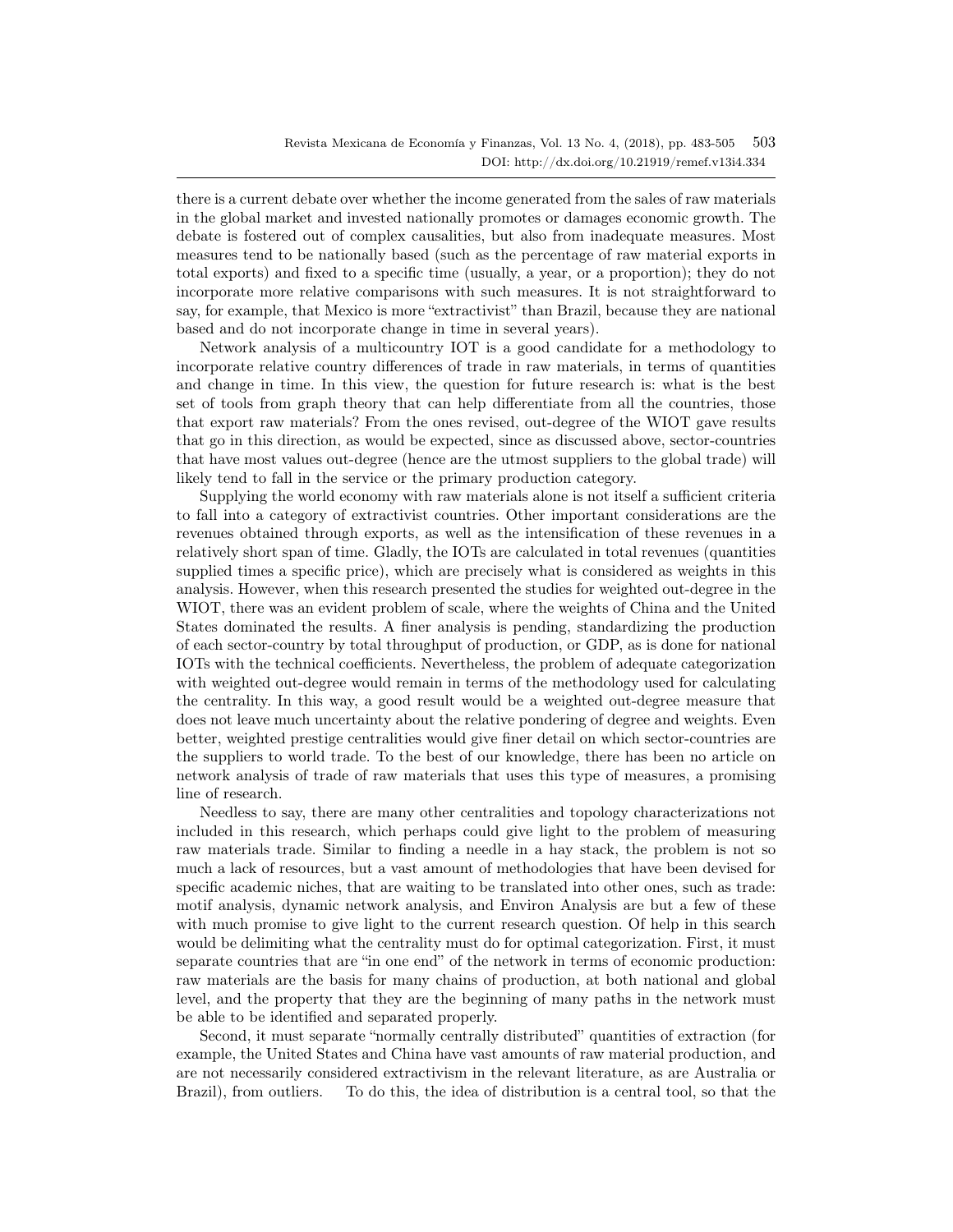504 REMEF (The Mexican Journal of Economics and Finance) What makes Input-Output Tables of Trade of Raw Material Goods Peculiar Networks? The World and Mexican Cases

measure proposed could measure some part of the skewness of the raw material production distribution, or how big the tails are, and with this information, decide whether a country is more or less extractive than the others. In other words, each node has a distribution of in-degree and out-degree for every neighbor it has. A graph theory centrality would distinguish nodes based on some aspects of these distributions in such a way that when the distributions measure weights or intensities of raw material flows, the right tails of the distributions of each node would be more frequently visited. A good candidate for this analysis is random walk centrality, as studied for other objectives (Blöchl, Theis, Vega-Redondo, and Fisher, 2011) and a possible future research topic for the case of an IOT network analysis of raw material trade.

Thirdly, a time comparison is an intrinsic part of extractivism, both in quantities and in short periods of time, would make a country member in the category of intensified raw material production. Usually, network analysis concerns itself solely with static systems (topologies) that do not change in time; however, more commonly time comparisons are being carried out (in dynamic network analysis or correlation network analysis) so that these methodologies could promise to measure better an intense supply of raw materials to the global economic system in several time comparisons.

Network analysis, as it has been discussed, is full of methodologies that have proven to give very intuitive, sometimes qualitative, yet very useful descriptions of relational datasets and systems. The application of this method to an IOT has been a major leap to better understand economic systems, both at the national and the global level, which promises to get better as newer, more optimal network methodologies are devised, adapted to the peculiarities of IOTs. This paper has presented several analytical tools to give light to the idiosyncrasies of IOTs, and hopefully it will stimulate researchers to adopt, or even create, ad hoc methods to take most advantage of the information contained in an IOT. With the idea that having no model is worse than having an imperfect one, the disadvantages of network analysis of IOTs outlined in the previous paragraphs aim at this ultimate objective.

#### References

- Acemoglu, D., Ozdaglar, A., and Tahbaz-Salehi, A. (2015). Systemic risk and stability in financial networks, American Economic Review, 105(2), 564-608.
- Acemoglu, D., Carvalho, V. M., Ozdaglar, A., and Tahbaz-Salehi, A. (2012). The network origins of aggregate fluctuations. Econometrica, 80(5), 1977-2016.
- Ahuja, R. K. (2017). Network flows: theory, algorithms, and applications. 1st Edition. Pearson. London.
- Alatriste Contreras, M. G. (2014). Essais sur les propriétés structurelles et la dynamique du système économique. Thèse de doctorat en Analyse et politique économiques, GREQAM- Aix-Marseille University
- Blöchl, F., Theis, F. J., Vega-Redondo, F., and Fisher, E. O. N. (2011). Vertex centralities in input-output networks reveal the structure of modern economies. Physical Review E, 83(4), 046127.

Bonacich, P. (2007). Some unique properties of eigenvector centrality. Social Networks, 29(4), 555-564. Bramoullé, Y., Kranton, R., and D'Amours, M. (2014). Strategic interaction and network. American

Economic Review, 104(3), 898-930.

- Carvalho, V. M. (2013). A survey paper on recent developments of input-output analysis. Complexity Research Initiative for Systemic Instabilities. FP7-ICT-2011-7-288501-CRISIS.
- Donner, R. V., Hernández-García, E., and Ser-Giacomi, E. (2017). Introduction to focus issue: complex network perspectives on flow systems. AIP Publishing.
- Freeman, L. C. (1978). Centrality in social networks conceptual clarification. Social Networks, 1(3), 215- 239.